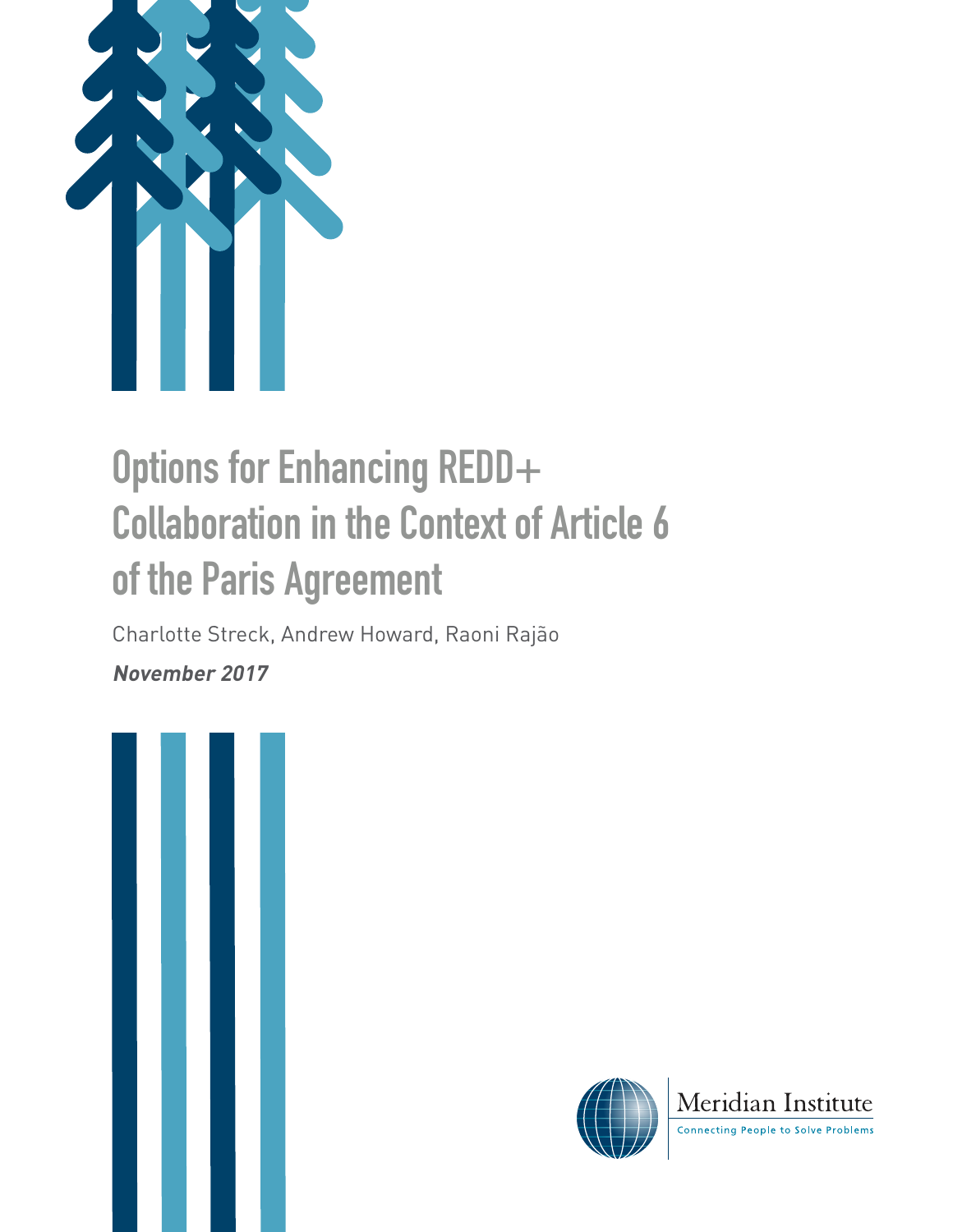# **Acknowledgements**

The authors are grateful for the contributions of Thiago Chagas and Donna Lee and the skillful guidance, facilitation, and process support of Michael Lesnick, Gary Decker, and Liz Duxbury of Meridian Institute.

This work has been commissioned and generously supported by Norway's International Climate and Forest Initiative and facilitated by Meridian Institute.

The author team and Meridian Institute extend our gratitude to all the individuals who helped inform the process to develop the paper and the analysis in the paper. Consultations and interviews with a diverse set of subject matter experts from governments, civil society, the funding community, and multilateral institutions provided valuable insights, feedback, and recommendations.

We also gratefully acknowledge the following individuals who provided input, but were not asked to endorse the paper or any portion thereof, for which the authors are solely responsible along with any errors of fact and/or interpretation.

David Antonioli Ellysar Baroudy Josefina Braña Varela Tim Clairs Iván Darío Valencia Nicolas Duval-Mace Daniela Goehler Peter Graham Pierre Guigon Toby Janson-Smith María José Sanz Onel Masardule Moses Modey Ama, PhD Summer Montacute Markus Pohlmann Karin Simonson Naomi Swickard Kimberly Todd Naoki Torii

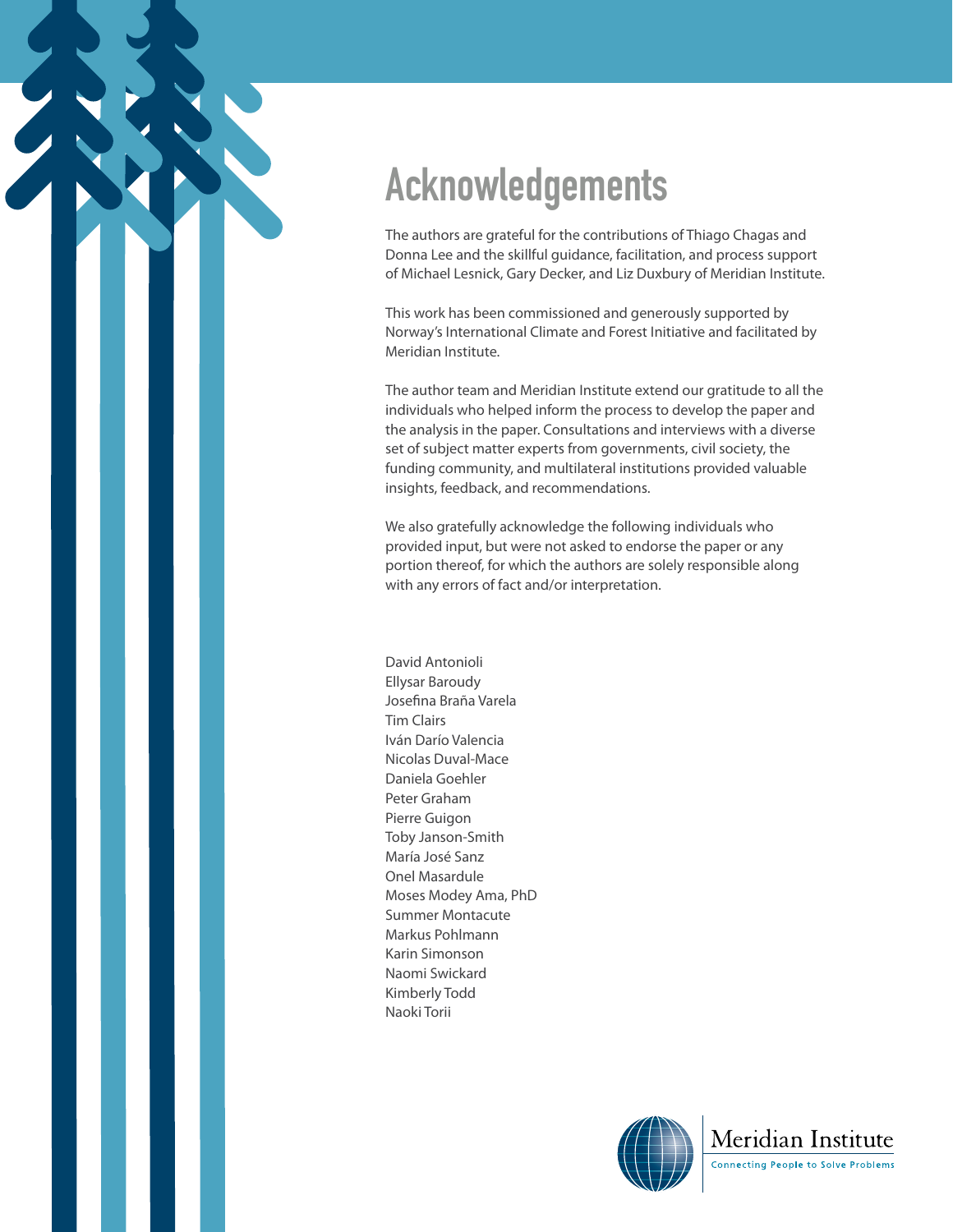# **Contents**

| <b>Executive Summary</b> |                                                              |    |
|--------------------------|--------------------------------------------------------------|----|
| 1.                       | <b>Introduction</b>                                          | 3  |
| 2.                       | <b>REDD+ Cooperation under The</b><br><b>Paris Agreement</b> | 3  |
|                          | 2.1 The Warsaw Framework for REDD+<br>and Article 5          | 3  |
|                          | 2.2 Cooperation under Article 6                              | 4  |
|                          | 2.3 Cooperation under Article 4.16                           | 5  |
| 3.                       | <b>Key Decision Points</b>                                   | 5  |
|                          | 3.1 Results-based versus transfer-based finance              | 5  |
|                          | 3.2 Article 6.2 versus Article 6.4                           | 6  |
|                          | 3.3 Extent of private-sector engagement                      | 7  |
| 4.                       | <b>Environmental Integrity</b>                               | 8  |
|                          | 4.1 REDD+ as a subset of action under NDCs                   | 8  |
|                          | 4.2 Factors impacting environmental integrity                | 9  |
|                          | 4.3 Potential measures to ensure quality                     | 11 |
|                          | 4.4 Operationalizing transfers and reporting                 | 12 |
| 5.                       | <b>Structuring Transactions</b>                              | 13 |
|                          | 5.1 Why and when to engage?                                  | 13 |
|                          | 5.2 How to allocate benefits and risks?                      | 14 |
| 6.                       | <b>Summary of Engagement Options</b>                         | 15 |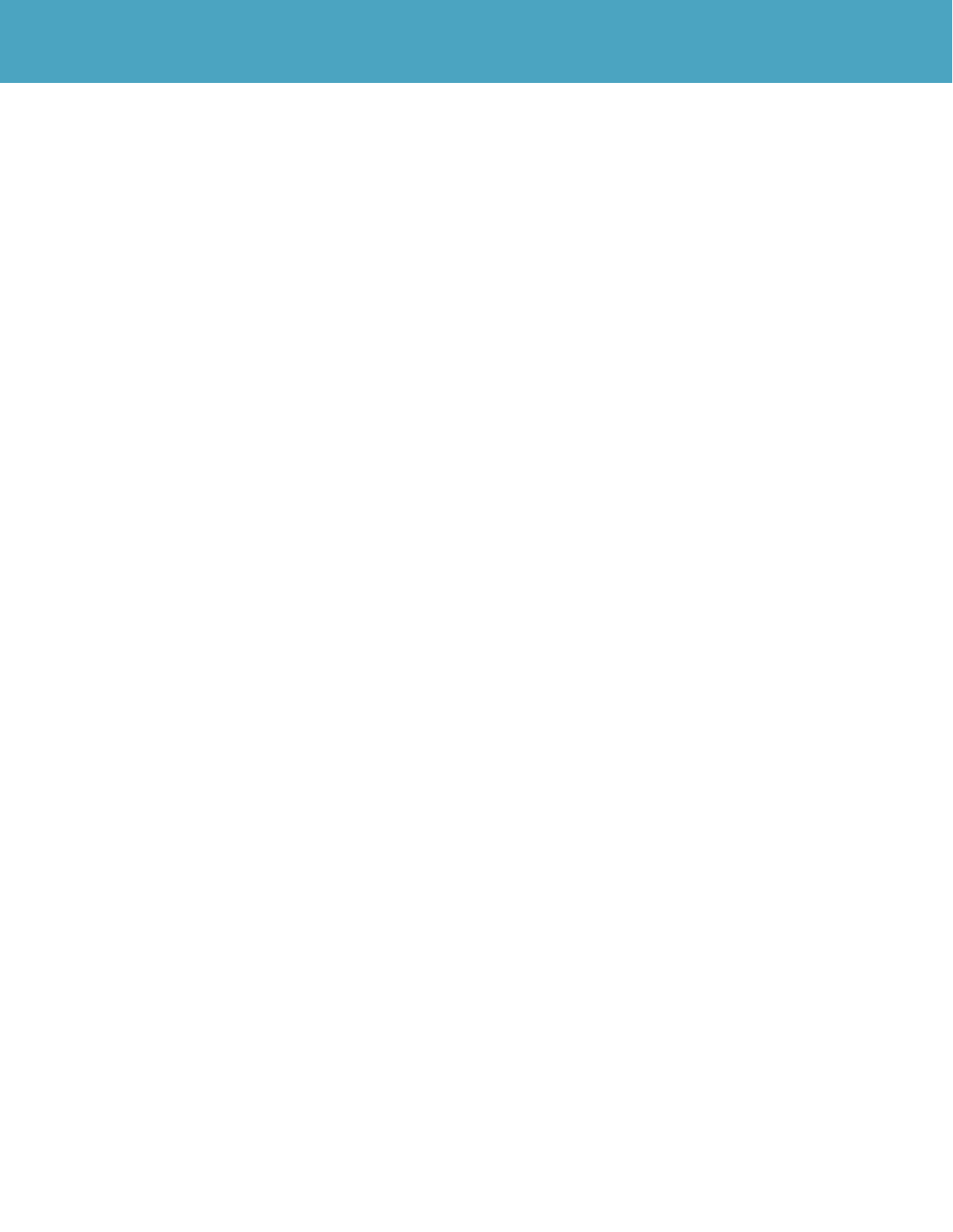### <span id="page-4-0"></span>**Executive Summary**

**This report evaluates options for how countries that are parties to the Paris Agreement can cooperate to accelerate the implementation of REDD+.<sup>1</sup>** The five presented options, summarized below, are not mutually exclusive and can be combined to deliver a blended flow of finance in support of the implementation of REDD+ strategies. Essential for the decision on how to combine various mechanisms and modalities of cooperation is a decision on the side of the tropical forest countries on whether and how much emission reductions they wish to transfer in return for financial support and how such transfers will affect their ability to achieve their nationally determined contributions (NDCs).

**Option 1. Countries continue to rely on results-based finance on the basis of the Warsaw Framework for REDD+** 

**(WFR).** The Paris Agreement, through its Article 5, gives full recognition to the WFR and REDD+ in its long-term framework for international climate action. The WFR defines rules that allow the calculation of emission reductions against a reference emission level and/or forest reference level (together "RL") and serves as a basis for current results-based programs for REDD+. Under the WFR, partner countries incentivize the generation of emission reductions through results-based payments without receiving a transfer of emission reductions in return for payment.

**Option 2. Countries transfer emission reductions under the modalities of Article 6.2 of the Paris Agreement in return for transfer-based payment**. Article 6<sup>2</sup> enables countries to transfer reductions in emissions and increases in removals<sup>3</sup> that may be used by acquiring countries toward the achievement or overachievement of their NDCs. Article 6.2 allows countries much flexibility to cooperate through such "transfer-based finance" according to their terms, as long as the transactions meet the quality criteria of environmental integrity and transparency, including in governance, and the application

- 1 REDD+ refers to activities that reduce emissions from deforestation and forest degradation, conserve forests, sustainably manage forests or enhance forest carbon stocks.
- 2 Unless otherwise stated, "Article" refers to an article of the Paris Agreement.
- 3 Reductions in emissions and increases in removals that are transferred in this way are referred to in Article 6.2 as internationally transferred mitigation outcomes (ITMOs). There is debate in the negotiation of the Article 6 guidance whether ITMOs cover any transfers under Article 6, including those generated under Article 6.4. We seek to not enter this debate by referring only to the transfer of emission reductions (which should be read to also include increases in removals).

of robust accounting to avoid double counting. Countries may engage in REDD+ through government-to-government transactions that transfer emission reductions without issuing them as carbon credits. Once transacted, emission reductions can no longer count against the transferring country's NDC. Transfer-based transactions under Article 6.2 are likely to apply additional accounting and quality criteria that supplement the rules of the WFR. In turn, forest countries can acquire access to additional markets and/or demand a higher price for emission reductions.

**Option 3: Countries use Article 6 to involve private and public entities in REDD+ implementation.** The private sector plays an important role in implementing REDD+, and Article 6 may be used to provide additional incentives for private-sector investments. Article 6 enables the issuance of carbon credits that can link government-to-government cooperation to carbon pricing programs involving the private sector. This can be part of country-driven instruments under Article 6.2 or be via the centralized crediting mechanism under Article 6.4, although it is not yet clear whether the Article 6.4 mechanism will allow for REDD+. Countries could authorize private and public entities to develop programs that will generate emission reductions and be "nested" into national accounting. These programs would earn carbon credits (or payments) that could be used domestically and/or transferred internationally. Countries may also implement carbon-pricing instruments (emission trading or carbon tax systems) that allow the use of international REDD+ credits to meet national compliance obligations.

**Option 4: Countries generate emission reductions under Article 6.4 for specific activities nested into REDD+.** Many REDD+ programs form part of comprehensive land-use strategies that include activities that may be eligible for the generation of emission reductions under Article 6.4 (e.g., forest restoration or climate-smart agriculture programs). REDD+ transfer-based payments could be linked to such activities that allow the measuring of emission reductions with a higher degree of certainty. Support for a subset of activities, integrated in to REDD+ accounting, could address concerns relating to environmental integrity while lowering the risk that the transfer of emission reductions leads to nonachievement of a country's NDC. Such complementary transactions could support REDD+ implementation through additional landbased emission reductions and payments.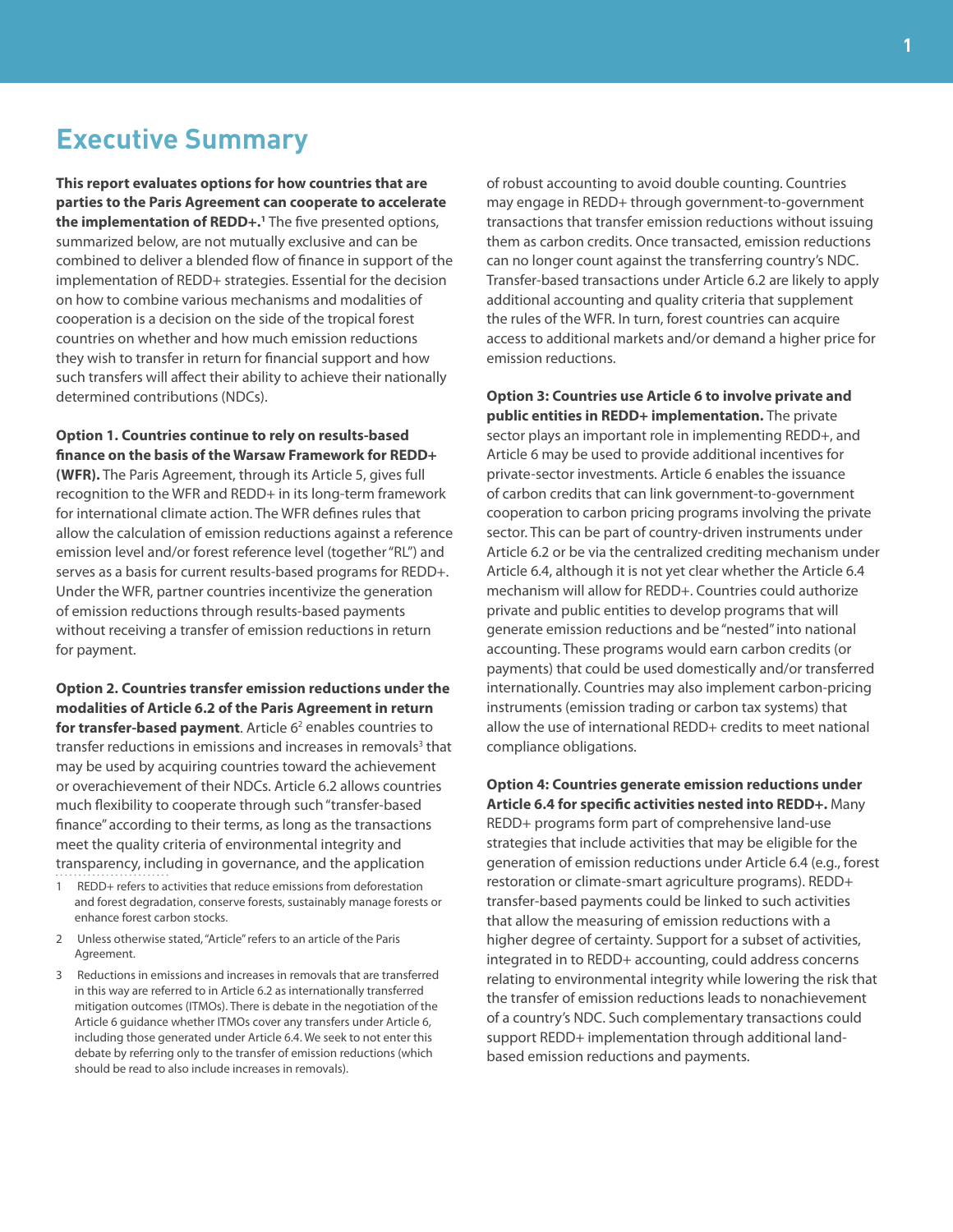

#### **Option 5: Countries negotiate and implement joint NDCs.**

Finally, countries could decide to elevate the REDD+ emission reduction goals of one or a group of countries to a joint NDC under Article 4.16. Joint REDD+ goals under NDCs could be formulated among a number of tropical forest countries that share a particular forest biome or face similar deforestation threats. Joint NDCs could also be formulated between tropical forest countries and partner countries, which would then become jointly be liable for their achievement. While cooperating countries would still need to meet their targets individually, the jointly implemented actions would not lead to a transfer of emission reductions between the countries.

**Where countries engage in transfer-based cooperation, additional quality criteria may apply to safeguard the environmental integrity of transferred emission reductions.** International negotiators are currently considering criteria that ensure the avoidance of double counting in the context of Article 6. They are also debating whether additional guidance is needed, not only for Article 6.4 but for Article 6.2. Such guidance would apply to all sectors, as the same stringency would be expected from emission reductions in any sector generating emission reductions that can be transferred and accounted against the NDC of the acquiring country. To ensure that REDD+ emission reductions are real and measurable, the following additional criteria for the formulation of reference levels may be needed:

- NDCs could make more explicit reference to the role of REDD+, making specific the intended goals, how REDD+ is to contribute to the overall NDC, and what activities, carbon pools and greenhouse gases are to be included in the accounting system.
- Countries could cooperate in further improving RLs for forest countries, for example by ensuring that all significant activities and pools are included, that adjustments beyond historical emissions are justified or that RLs are revised at agreed intervals.
- Parties could also agree on strengthening the verification of RLs and emission reductions, including by consolidating these processes and demanding independent review and verification.

**Countries are well advised to develop strategies that guide their engagement in REDD+ collaboration.** Considering the range of options for REDD+ cooperation, both in terms of the transfer mechanisms and the rules and agreements under bilateral and multilateral programs, countries need to carefully evaluate how they can best accelerate the implementation of their REDD+ strategies. Based on the consideration of opportunities and risks here, the best way may be for forest countries and partner countries to work together to test the use of Article 6 transfers through pilot transactions, allowing for experience to be gained and lessons to be learned.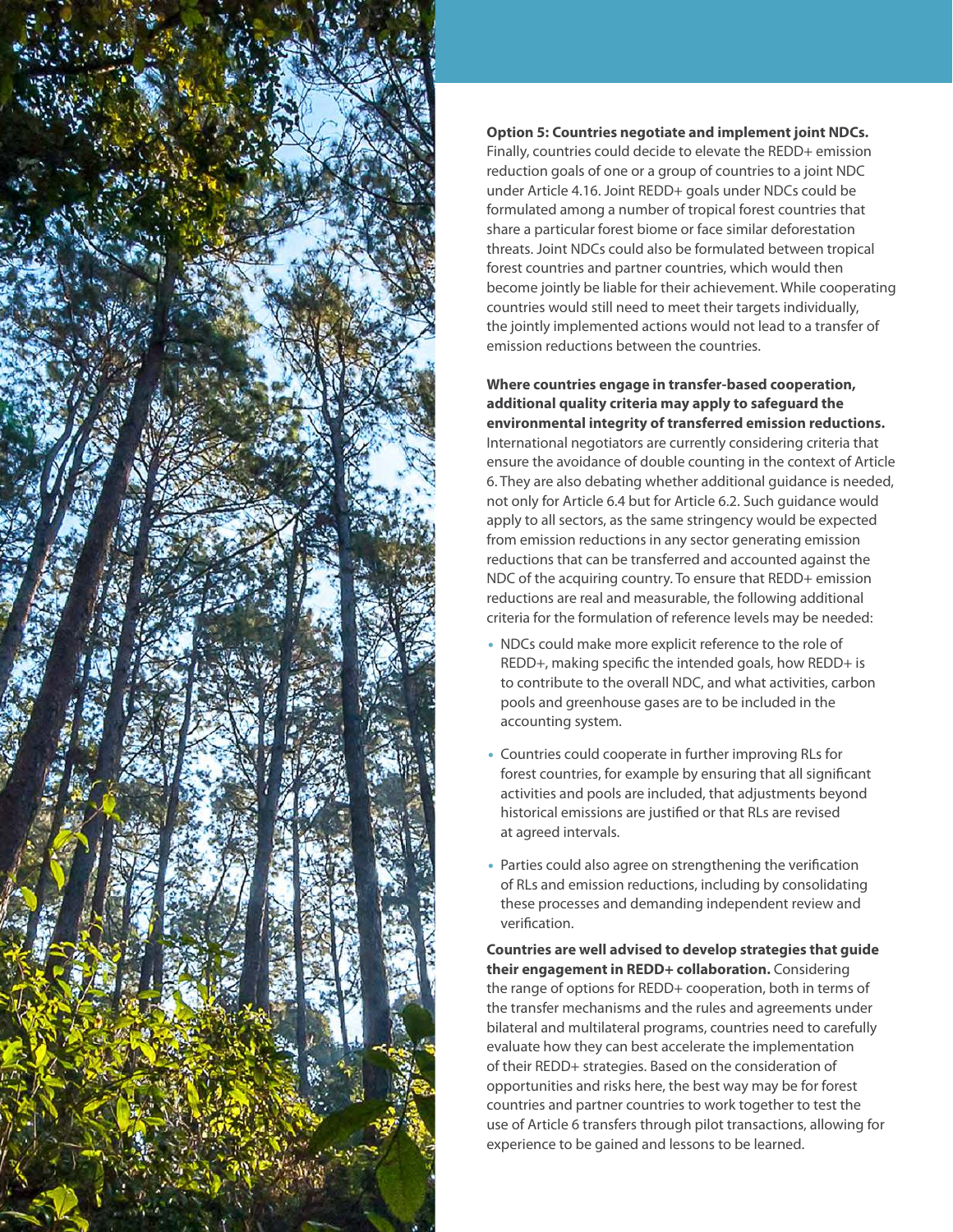### <span id="page-6-0"></span>**1. Introduction**

Meeting the ambitious goals of the Paris Agreement<sup>4</sup> will not be possible without halting deforestation, enhancing forest restoration and reducing agricultural emissions. The land sector can contribute about 25–30 percent of the progress needed to meet the 1.5°C goal formulated under the Paris Agreement,<sup>5</sup> with reducing deforestation providing the largest single opportunity to generate emission reductions.

The entry into force of the Paris Agreement under the United Nations Framework Agreement on Climate Change (UNFCCC) brings new opportunities for countries to cooperate in protecting tropical forests. Its Article 5<sup>6</sup> gives full recognition to activities that reduce emissions from deforestation and forest degradation, conserve forests, sustainably manage forests or enhance forest carbon stocks (together referred to as REDD+), as part of a long-term framework of international climate action.

The Paris Agreement expects all countries to contribute to climate change mitigation and requires countries to communicate every five years their climate change plans and strategies in the form of increasingly ambitious nationally determined contributions (NDCs). The Agreement also provides for countries to cooperate in achieving and exceeding the mitigation goals included in their NDCs. In doing so, it replaces the centrally coordinated and interlinked emissions trading architecture of the Kyoto Protocol with a more decentralized approach in its Article 6 and an expectation of more country-driven cooperation. The Agreement also calls on the mobilization of climate finance by developed countries, beyond previous efforts.

**With the Paris Agreement's overall institutional framework beginning to emerge, this paper offers options for how forest countries and partner countries could structure their cooperation under the Agreement and discusses the strategic decisions they will need to consider before and during their engagement.**

The paper pairs expert analysis with information gathered through stakeholder consultations. With the support of Norway's International Climate and Forest Initiative, the Meridian Institute convened the overall effort and brought together representatives of governments, stakeholder groups and international institutions, including in Washington, D.C., in March 2017 and on the occasion of UNFCCC meetings in Bonn, Germany, in May

6 Unless otherwise stated, "Article" refers to an article of the Paris Agreement.

2017. The authors also benefited from online consultations and numerous informal conversations and interviews throughout the process.

We begin in section 2 by reflecting briefly on the status of REDD+ after the entry into force of the Paris Agreement, including the implications of Article 6, while section 3 takes a practical look at current options for how transfers under Article 6 may be operationalized. Section 4 looks at how the environmental integrity of emission reduction transfers can be achieved, and section 5 summarizes options for cooperative engagement.

## **2. REDD+ Cooperation under The Paris Agreement**

The Paris Agreement carries across earlier approaches to REDD+ but also opens new avenues for countries to cooperate, allowing them significant flexibility to determine the modalities of their cooperation. It creates a new framework for international cooperation on climate action based on joint efforts to achieve and overachieve NDCs.

The Paris Agreement opens the possibility of linking REDD+ finance to the transfer of emission reductions. Such transfers can be limited to government-to-government transactions or linked to carbon markets. At the same time, the Agreement also brings new challenges, especially because developing countries are now expected to reduce, measure and report emission reductions – an obligation previously held only by developed countries. This adds a layer of complexity in implementing REDD+, not only because emission reductions are now an asset of considerable value for both developing and developed countries, but also because reductions must not be doublecounted toward multiple pledges.

### **2.1 The Warsaw Framework for REDD+ and Article 5**

**Since the adoption of REDD+ by the UNFCCC in 2013, REDD+ implementation has been governed by the Warsaw Framework for REDD+ (WFR)<sup>7</sup> . The WFR defines common international ground rules that provide a solid basis for collaboration between countries under the Paris Agreement.** 

Backed by an international agreement on implementation modalities and informed by ongoing pilot transactions, REDD+ is the first sectoral mechanism to pioneer results-based activities and payments at the national level. The WFR gives the land sector a head start over other sectors when it comes to estimating emission reductions, putting in place safeguards and

7 Decisions 9-15/CP.19.

<sup>4</sup> Registered with the United Nations, 4 November 2016, No 54113. Status of Ratification 1 October 2017, 166 Parties. Text: http://unfccc.int/paris\_ agreement/items/9485.php.

<sup>5</sup> S. Roe, et al., How Improved Land Use Can Contribute to the 1.5°C Goal of the Paris Agreement (Climate Focus and the International Institute for Applied Systems Analysis, October 2017).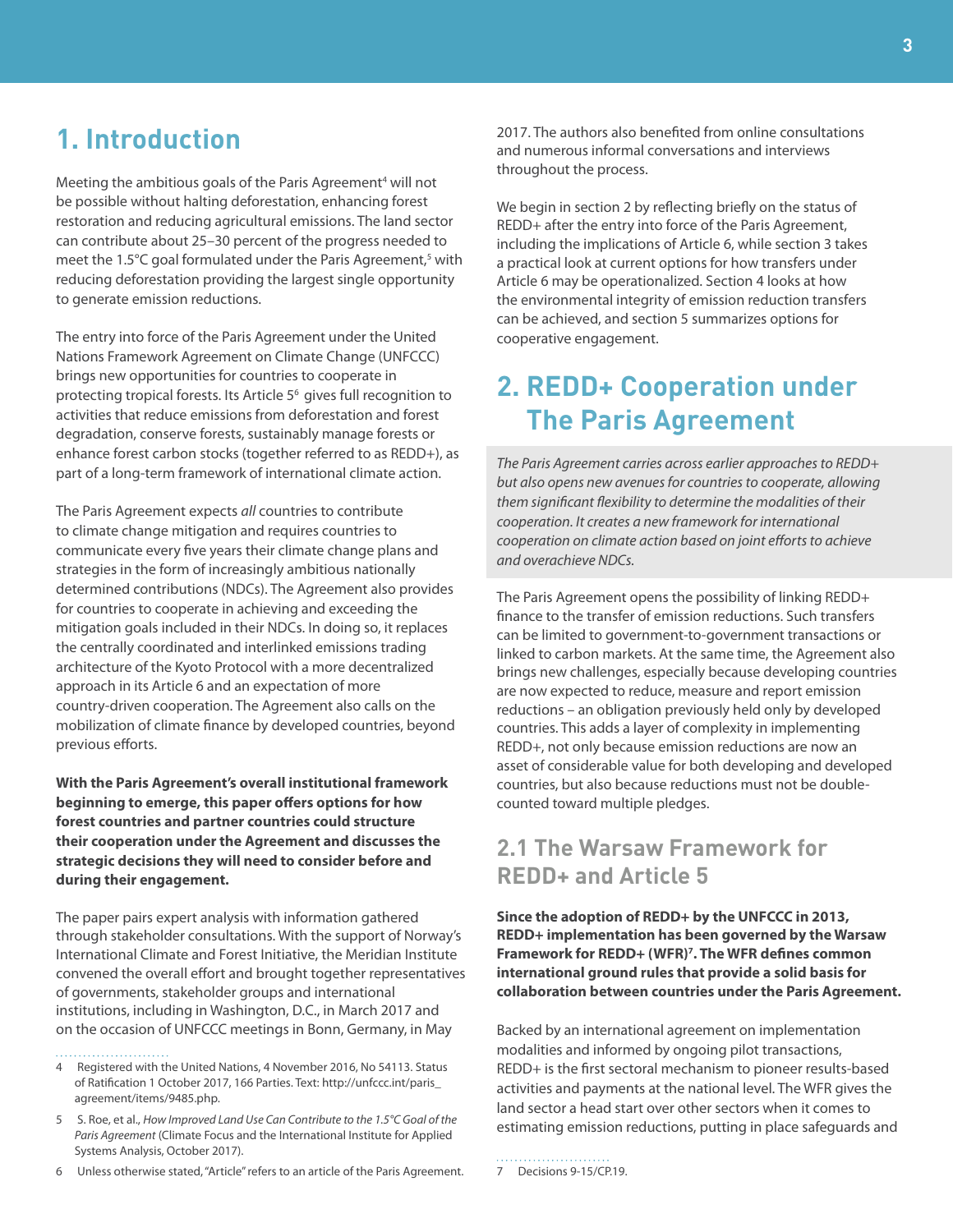<span id="page-7-0"></span>defining the rules of engagement. Building on earlier decisions, the WFR sets out requirements that forest countries are to meet before accessing results-based finance and guidance that donor countries and funding agencies are to follow.

The WFR addresses REDD+ at a national level, while recognizing that activities and measurements may need to be conducted at a subnational level on an interim basis while transitioning to a national approach.<sup>8</sup> Although no time period was specified for such a transition, this is consistent with the trend in moving from site-specific project activities up to subnational and national approaches. Large-scale implementation and monitoring of deforestation allows countries to manage the displacement of drivers of deforestation (emissions leakage) at a larger scale.

Among the requirements set by the WFR and prior decisions, forest countries are to:

- Establish **forest reference emission levels and/or forest reference levels** (jointly referred to here as "RLs"). The development of an RL is a requirement to access results-based finance, as RLs provide benchmarks of historical emission rates from forests against which countries' performance in implementing REDD+ activities may be compared.
- Undertake **measurement, reporting and verification** (MRV) of emission reductions from REDD+ against RLs. MRV systems are to build on existing systems and be guided by the most recent guidance of the Intergovernmental Panel on Climate Change (IPCC).<sup>9</sup>

Significant funding has been pledged for results-based payments for REDD+ in recent years on the basis of the WFR. This approach has been piloted by the Forest Carbon Partnership Facility (FCPF) and the BioCarbon Fund/Initiative for Sustainable Forest Landscapes administered by the World Bank, as well as bilateral programs such as Norway's International Climate and Forest Initiative and Germany's REDD Early Movers (REM) Program. The United Nations REDD Programme supports countries in achieving the readiness needed to engage in results-based activities, and the Forest Investment Program of the Climate Investment Funds provides finance for the benefit of forests. In addition, the Green Climate Fund (GCF) has recently approved a pilot program for results-based finance for REDD+.

Most existing results-based programs focus on emission reductions to be achieved before 2020 and do not require their transfer in return for payment. To date, only the FCPF Carbon Fund retains the right to request the transfer of emission reductions on behalf of its fund participants (see [Box 1](#page-7-1)). This means that FCPF transactions have the potential to affect the achievement of the NDCs of tropical forest countries, in particular where they refer to emission reductions generated beyond

2020. Whether they are already involved in pilot transactions or contemplate engagement, countries will have to decide what emission reductions – if any – they are willing to swap for financial support and how this will affect their ability to achieve their own NDCs.

#### <span id="page-7-1"></span>**Box 1. Transfers of emission reductions under the FCPF Carbon Fund**

The FCPF Carbon Fund pilots results-based payments for REDD+ by paying tropical forest countries for generated, verified and transferred emission reductions measured against a reference level. The operations and governance of the FCPF Carbon Fund are based on the FCPF Charter.<sup>10</sup> Countries that seek support from the FCPF Carbon Fund for their REDD+ programs have to comply with the requirements of a Methodological Framework. A final contract – the Emission Reductions Payment Agreement (ERPA) – incorporates the adopted FCPF ERPA General Conditions.<sup>11</sup>

The FCPF requires the transfer of title to those emission reductions. The ERPA General Conditions specify that "any ER Transfer shall include the transfer of all rights, titles and interests attached to such transferred ERs."<sup>12</sup> A number of sovereign investors have agreed not to use the aquired emission reductions for sale or compliance purposes, but instead to cancel them (Tranche B Participants). Others (Tranche A Participants) have retained the right to use the emission reductions toward their NDCs. In some cases, the NDC states that this is their intent (e.g., Australia); in other cases, the NDC states that no international offsets will be used (e.g., United States).

Article 5 transposes the WFR into the Paris Agreement and anchors results-based finance in the context of climate finance and mitigation action. Most existing results-based payment programs apply the rules of the WFR and complement them with program-specific criteria. The WFR does not contemplate the transfer of emission reductions.

### **2.2 Cooperation under Article 6**

**Article 6 provides options for countries to voluntarily transfer emission reductions; those reductions may then be used by the acquiring countries to achieve or even go beyond their NDCs. These options supplement results-based finance and build upon the WFR.** 

- 10 https://www.forestcarbonpartnership.org/charter-and-rules-procedure
- 11 https://www.forestcarbonpartnership.org/carbon-fund-0
- 12 From ERPA General Conditions. Title to ERs in the General Conditions is defined as "…the full legal and beneficial title and exclusive right to any Contract ERs and/or Additional ERs generated under the ER Program within the ER Program Accounting Area and contracted for under the ERPA."

<sup>8</sup> Decision 12/CP.7, para. 11.

<sup>9</sup> Decision 11/CP.19.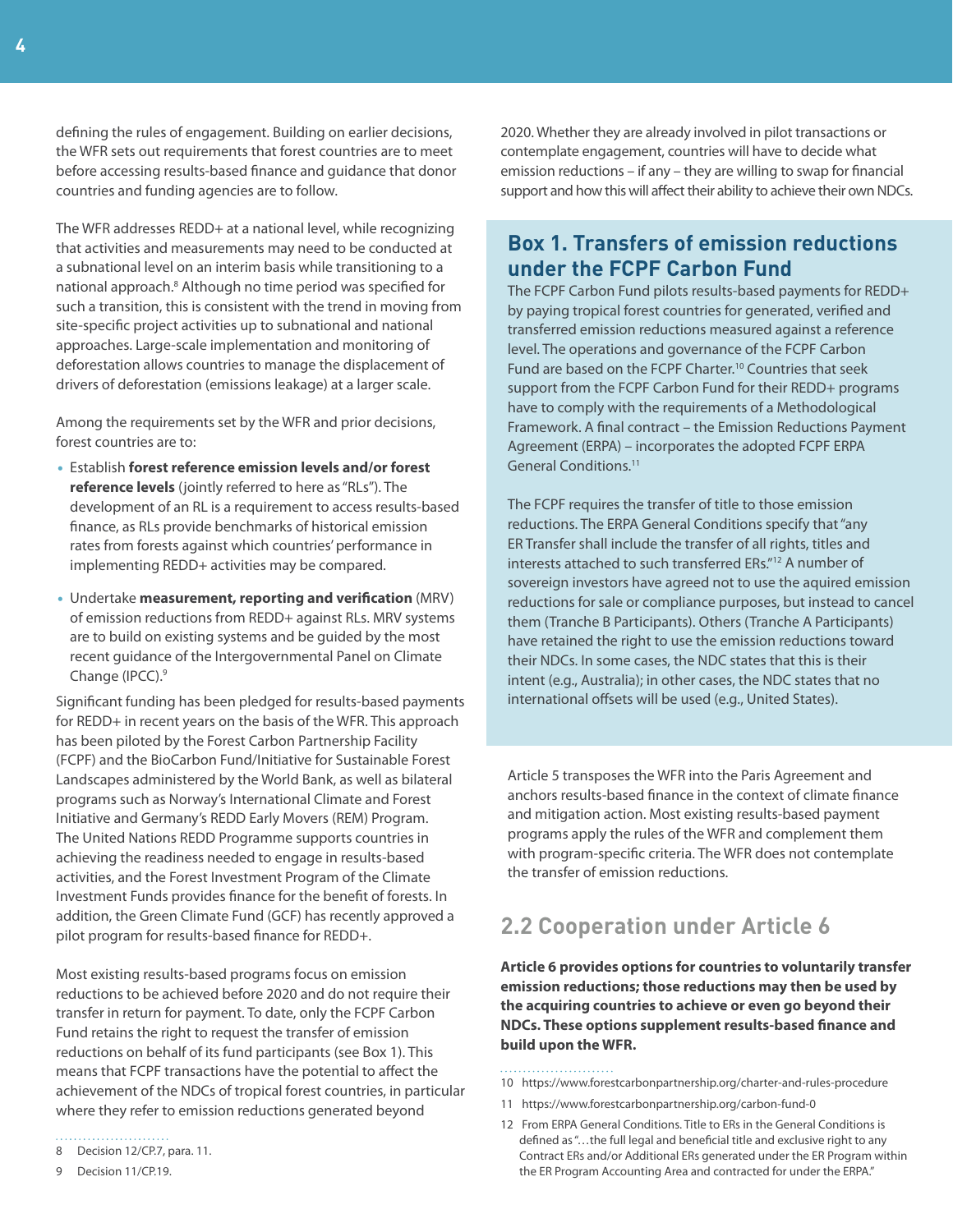<span id="page-8-0"></span>Sharing emission reductions among cooperating countries opens new opportunities to mobilize finance for mitigation, increasing the amount of funding available and drawing from a wide variety of sources, instruments and channels and not only from public funds, as called for in Article 9.

Two options in Article 6 relate to the transfer of emission reductions:<sup>13</sup>

- **Cooperative approaches under Articles 6.2–6.3.** The approach formulated under Article 6.2 allows countries to define the modalities of their cooperation without relying on the UNFCCC and states that the resulting "internationally transferred mitigation outcomes" (ITMOs) will be recognized under the accounting of NDCs. Article 6.2 establishes mandatory principles for sustainable development, environmental integrity and transparency, including in governance, and the application of robust accounting to ensure, among other things, the avoidance of double counting.
- **The Article 6.4 mechanism.** Article 6.4 facilitates countries and authorized private or public entities in generating and sharing emission reductions while also promoting sustainable development.<sup>14</sup> Although lessons from the Kyoto Protocol's Clean Development Mechanism (CDM) may help devise the necessary rules and tools (such as a common registry and units), the new mechanism will have to go beyond offsetting and result in overall mitigation. Article 6.4 will ensure the quality of emission reductions and will be implemented under the governance of the UNFCCC.

Article 6 expects cooperating countries to seek "higher ambition in their mitigation and adaptation actions and to promote sustainable development and environmental integrity" (Article 6.1). This calls for such cooperation to not merely reduce the costs of mitigation but also to prompt more action.

Article 6 is often associated only with carbon markets and the issuance of tradable carbon credits. Indeed, an original impetus behind Article 6 was to incentivize the private sector in mitigation action. The scope of the article is broader, however, and can encompass transfers under any form of cooperation between governments, including where these result only in infrequent transfers. Such reductions may not be issued as credits but instead recorded only as accounting values.

- 13 Articles 6.8–6.9 define a framework for nonmarket approaches to promote mitigation and adaptation ambition, but it is unlikely to involve transfers.
- 14 There is debate in the negotiation of the Article 6 guidance whether ITMOs cover any transfers under Article 6, including those generated under Article 6.4. We seek to not enter this debate by referring only to the transfer of emission reductions (which should be read to also include increases in removals).

### **2.3 Cooperation under Article 4.16**

Article 4.16 recognizes the possibility of two or more countries submitting joint NDCs. Such joint NDCs would be based on a formal agreement communicated to the UNFCCC Secretariat that allocates emission levels to each country. The Article allows the European Union (EU), as a regional economic organization, to communicate a joint NDC for its members, but also allows for new and innovative partnerships outside of such organizations. Under Article 4.16 countries can decide how to fulfil joint NDCs and how to account for the outcomes. Article 4.17 clarifies, however, that each country remains responsible for its emission levels.

### **3. Key Decision Points**

Countries will need to make a number of decisions when cooperating under the Paris Agreement. Such choices concern countries' ability and willingness to transfer or acquire emission reductions and use them for NDCs, their choice of mechanism for any transfers to be conducted, and the extent to which they engage the private sector in REDD+ implementation.

### **3.1 Results-based versus transfer-based finance**

In addition to being financed via domestic sources, REDD+ activities can benefit from international support in the context of the Paris Agreement through two basic routes (see [Figure 1\)](#page-9-1):

- **Results-based finance,** in line with Article 5 and the WFR, for which payment is made in return for results in the form of emission reductions. These reductions may remain in the forest country and may be used toward the achievement or overachievement of that country's NDC.
- **Transfer-based finance,** a form of results-based finance wherein payment is made for the transfer of emission reductions. Transfer-based finance can be made under either cooperative approaches in the context of Article 6.2 or the Article 6.4 crediting mechanism.<sup>15</sup> Transferred emission reductions under Article 6 are available for use by the partner country in achieving the conditional or unconditional parts of its NDC.

Article 6 specifies that such transfers of emission reductions need to be made in accordance with an accounting framework currently under negotiation by the UNFCCC. This framework will need to be fully consistent with the wider accounting of NDCs to be determined under Article 4.13.

15 "Transfer-based finance" is not a term used in the Paris Agreement. We use it as shorthand for transactions that involve the transfer of emission reductions in return for payment.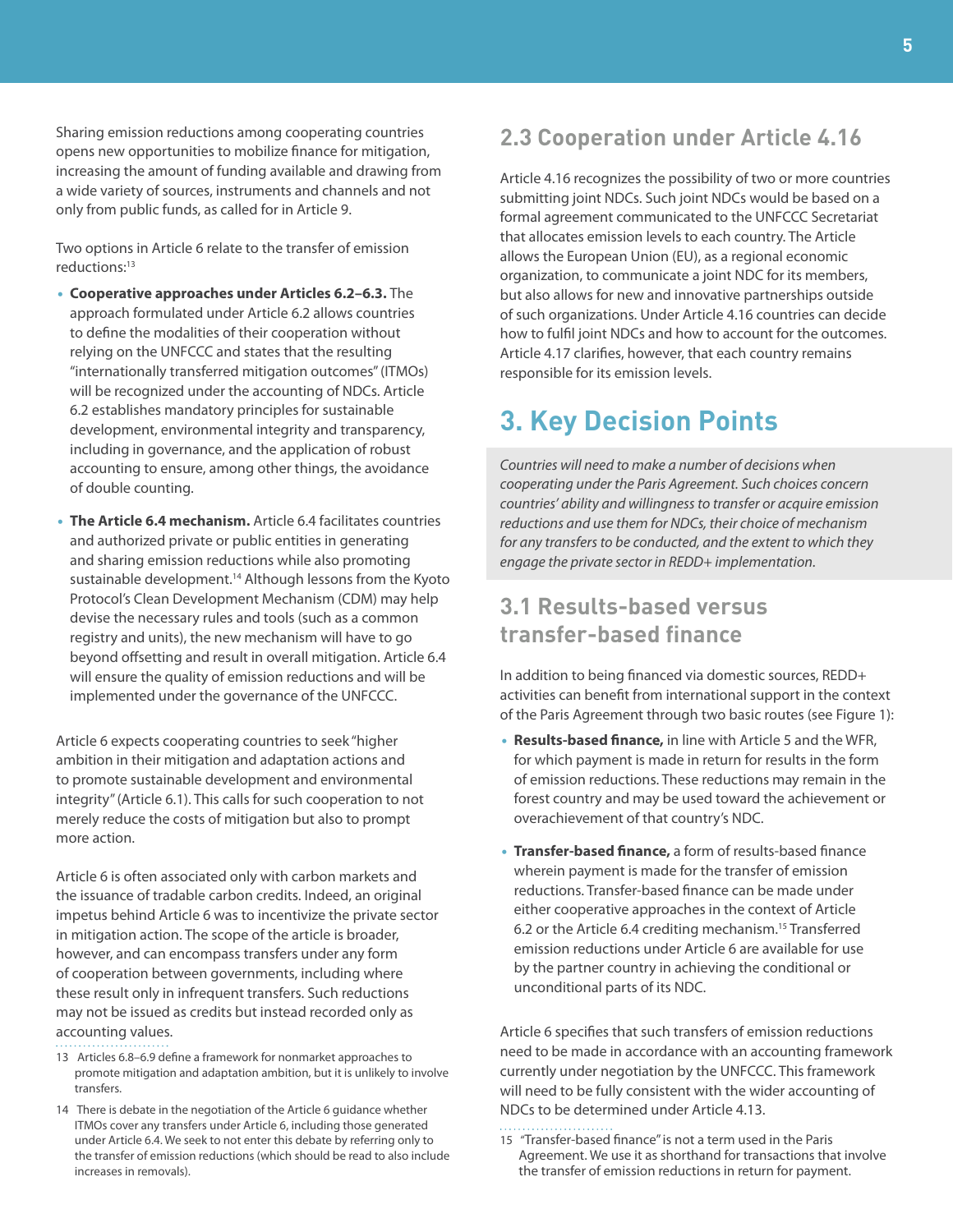#### <span id="page-9-1"></span><span id="page-9-0"></span>**Figure 1. REDD+ financing and emission reductions**



While grants and results-based forms of international finance are already well established and familiar in the conte**x**t of REDD+, little experience has been gained with transfer-based finance. The FCPF Carbon Fund allows for it, although transfers remain at the negotiation stage and have not yet taken place.

[Table 1](#page-9-2) summarizes the main features of transfer-based and results-based finance. In practice, countries may chose a mix of the two approaches. Results-based finance could also be integrated in a joint NDC under Article 4.16, although this would require additional consideration of feasibility, risks and implementation arrangements.

### <span id="page-9-2"></span>**Table 1. Results-based finance versus transfer-based finance**

| <b>Aspects</b>                                           | <b>Results-Based</b>                                                                                                                                             | <b>Transfer-Based</b>                                                                                                                               |
|----------------------------------------------------------|------------------------------------------------------------------------------------------------------------------------------------------------------------------|-----------------------------------------------------------------------------------------------------------------------------------------------------|
| Type of<br>arrangement                                   | Article 5/WFR                                                                                                                                                    | Article 6.2 cooperative<br>approach<br>Article 6.4 approval and<br>issuance                                                                         |
| International<br>transfer of<br>emission<br>reductions   | Nο                                                                                                                                                               | Yes                                                                                                                                                 |
| Accounting<br>of mitigation<br>outcomes                  | Accounted against<br>the forest country's<br>NDC (except for any<br>units potentially<br>canceled)                                                               | Accounted against the<br>partner country's NDC<br>(except for any units<br>potentially canceled);<br>corresponding<br>adjustments apply             |
| <b>NDC</b><br>achievement<br>risk and risk<br>mitigation | Does not imply an<br>NDC achievement<br>risk (except for any<br>units potentially<br>canceled), unless<br>it is embedded in<br>a joint NDC under<br>Article 4.16 | Implies an NDC<br>achievement risk; risk<br>may be mitigated<br>through contractual<br>arrangements (e.g.,<br>a call option or<br>conditional sale) |

### **3.2 Article 6.2 versus Article 6.4**

**The Article 6.2 framework for cooperative approaches and the Article 6.4 crediting mechanism offer countries the opportunity to count mitigation achieved abroad toward their own NDC goals or to mitigate beyond the pledges made in their NDCs**.

Article 6.2 allows participating countries to flexibly define the terms of their cooperation in the generation of emission reductions that can be transferred. Cooperation under this article is, in principle, open to all forms of climate action, across all countries, activities, emission sources and sinks. Countries can engage in partnerships in accordance with their own needs, design, governance structures and laws.

Article 6.4, in contrast, establishes a UNFCCC-governed, centralized, international crediting instrument. Under the modalities of Article 6.4, emission reductions can be generated by applying an assured standardization through internationally agreed and regulated crediting frameworks. Countries differ in their views regarding the inclusion of REDD+ in the Article 6.4 mechanism, due to ingrained concerns by some regarding permanence, MRV and the possible displacement of other emissions-reducing activities. Considering this opposition, transfers of emission reductions from REDD+ may be limited to Article 6.2.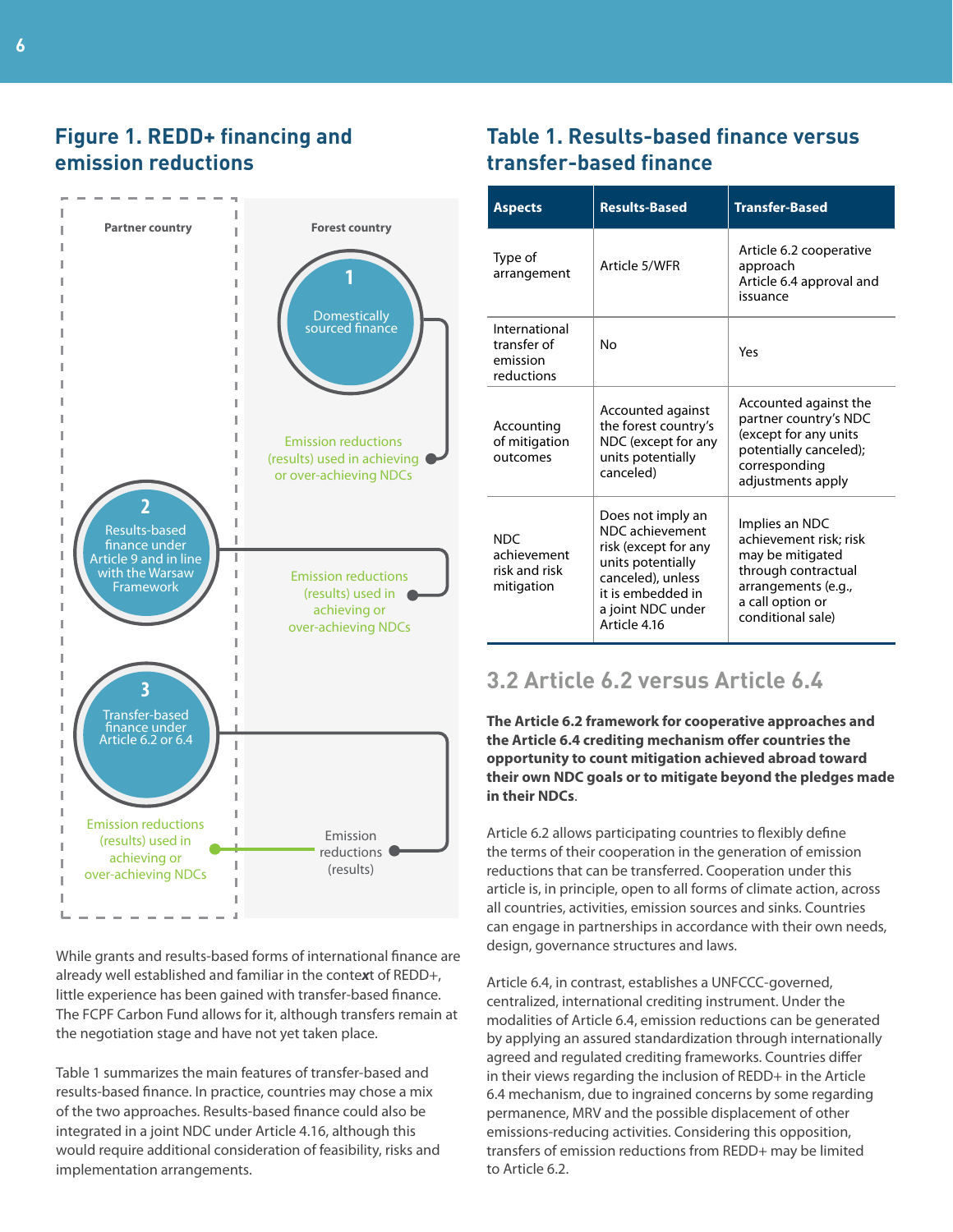<span id="page-10-0"></span>Table 2 summarizes the differences in governance between UNFCCC-ruled and country-ruled cooperation.

#### **Table 2. Governance of cooperative approaches**

| <b>Aspects</b>                         | <b>Article 6.2</b>                                                                                    | Article 6.4                                                                                        |
|----------------------------------------|-------------------------------------------------------------------------------------------------------|----------------------------------------------------------------------------------------------------|
| Type of<br>arrangement                 | Article 6.2 and<br>Article 5/WFR                                                                      | Article 6.4 crediting<br>mechanism and Article 5/WFR                                               |
| Carbon<br>credits issued               | Not necessarily,<br>depends on the<br>arrangement<br>between countries                                | Most likely for Article 6.4                                                                        |
| Guidance<br>and criteria<br>applicable | • Article 6.2 guidance<br>$\cdot$ WFR<br>• Criteria specified in<br>the direct bilateral<br>agreement | • Article 6.4 modalities<br>$\cdot$ WFR<br>Criteria specified in the direct<br>bilateral agreement |

#### **3.3 Extent of private-sector engagement**

Private-sector action will be essential for implementing REDD+ strategies. Whether through efforts to eliminate deforestation from agricultural supply chains or direct investments in forest restoration, the success of REDD+ depends on cooperation between the public and private sectors. In this context, countries will have to decide whether they wish to authorize private-sector entities to directly participate in REDD+ transactions. Such participation could be based on the authorization to implement projects "nested" in national RLs (e.g., voluntary carbon market projects) or on the link between national REDD+ programs and established emission trading systems (e.g., the California Cap-and-Trade system or the Carbon Offsetting and Reduction Scheme for International Aviation (CORSIA) program). Countries would have to establish rules on how to allocate emission reductions to authorized projects. If direct private-sector transfers are authorized, emission reductions would have to be issued as standardized carbon credits. Carbon credits generated from nested projects or from national REDD+ programs could be supplied to partner countries or private entities seeking to purchase international credits to meet corporate or legal compliance goals.

Figure 2 shows three illustrative scenarios of how emission reductions may be shared between forest countries, partner countries and public and private entities, where they participate (illustrated in projects 1 and 2), in relation to the blending of domestic and different forms of international finance in support of a REDD+ program.<sup>16</sup> The inner circles illustrate the sources of finance; the outer circles illustrate the allocation of emission reductions (ERs).

16 For simplicity, the scenarios assume emission reductions are shared proportionately to the sources of finance, although the variety of contractual arrangements makes this unlikely in practice.

### **Figure 2. Illustrative scenarios for blending sources of finance**









**SCENARIO 2**

Domestic, results-based finance, and transfer-based finance provided by the partner country

#### **SCENARIO 3**

Domestic, results-based finance, and transfer-based finance provided by the partner country and public/private entities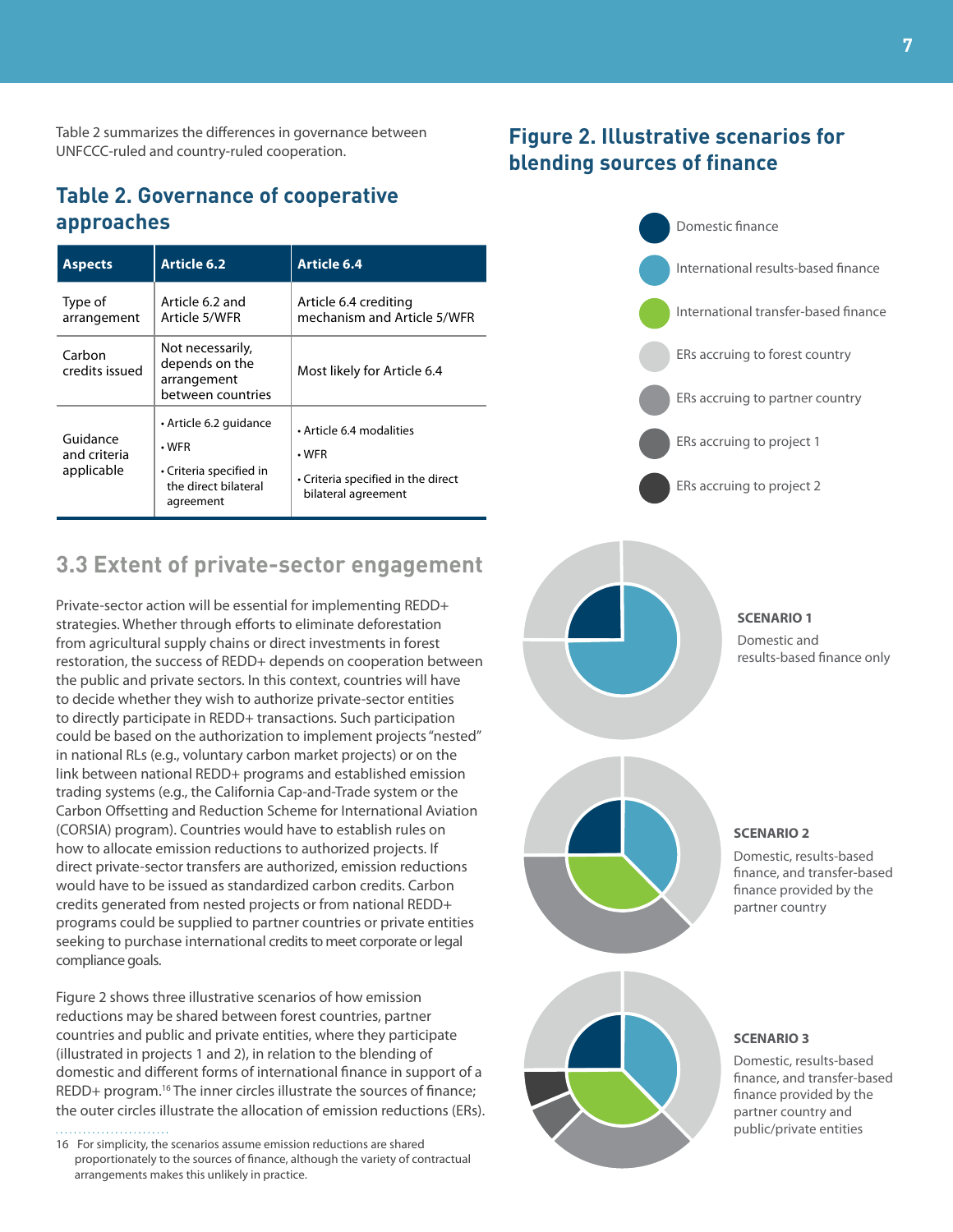<span id="page-11-0"></span>Linking REDD+ to carbon markets also requires linking to tracking systems in the form of greenhouse gas (GHG) transaction registries. Such registries are essential for any carbon market program, in order to establish, evidence and track the ownership of carbon credits and avoid double counting.

[Table 3](#page-11-1) summarizes the main features of transactions that are limited to governments and those that include a link to privatesector markets.

#### <span id="page-11-1"></span>**Table 3. REDD+ transactions and the private sector**

| Aspects                                                       | Government-to-<br>Government                                | <b>Private-Sector Markets</b>                                                                                                         |
|---------------------------------------------------------------|-------------------------------------------------------------|---------------------------------------------------------------------------------------------------------------------------------------|
| Type of<br>arrangement                                        | Article 6.2 transfer-<br>hased<br>Article 5 results-based   | Operating under Article<br>6.4 and authorized<br>by countries; possible<br>link to carbon markets<br>authorized by third<br>countries |
| Issuance<br>of tradable<br>carbon<br>credits                  | Optional                                                    | Yes                                                                                                                                   |
| Tracking of<br>emission<br>reductions<br>or carbon<br>credits | Based on data<br>management systems<br>or simple registries | Necessary at the level of<br>the project or unit; trading<br>registries necessary                                                     |
| Legal<br>framework                                            | Agreements between<br>countries                             | Recognition of units<br>under local law                                                                                               |

## **4. Environmental Integrity**

UNFCCC negotiators are in the process of negotiating guidelines that will avoid the double counting of transferred emission reductions against more than one NDC. To address concerns regarding the quality of emission reductions, additional criteria may be agreed upon in the context of bilateral or multilateral transactions. In the case of REDD+, such criteria may include requirements for the formulation of RLs and the verification of RLs and emission reductions. Where partner countries agree on such requirements, the negotiated support may involve assistance for the achievement of the agreed-upon standards.

Countries strive in their REDD+ programs to ensure the environmental integrity of emission reductions. The WFR establishes guidance for setting RLs and applying MRV when estimating emission reductions, as well as for technical assessments designed to facilitate technical improvements in RLs and MRV over time. The WFR also provides for countries to report on how they are implementing the Cancun safeguards for REDD+<sup>17</sup>. This guidance is more elaborate than any currently in place for other sectors or for NDCs that rely on business-as-usual (BAU) emission scenarios at the national level.

To ensure the environmental integrity of transactions under Article 6, countries are currently negotiating guidance to avoid double counting of emission reductions. Additional criteria may be agreed upon in relation to environmental integrity, at least in the form of principles. Any such guidance can also be expected to apply to REDD+.

### **4.1 REDD+ as a subset of action under NDCs**

**Countries with significant forest-related emissions generally include these emissions within the scope of action foreseen under their NDCs. However, more specificity is needed in NDCs to understand their coverage – and how this coverage may change as countries improve data or add activities, carbon pools and GHG gases to their GHG inventories. Methods used for NDCs and REDD+ RLs should be consistent.**

All developed countries and most emerging economies, including for example Brazil and Mexico, indicate that their NDCs apply to all GHG emissions and carbon removals covered in their GHG inventories. Most other developing countries that are major forest countries also appear to include the land sector (e.g., forestry and agriculture) in their NDCs, although it is not always explicit how it is covered.<sup>18</sup> Most of these countries include at least a description of existing REDD+ programs, and many include specific forest-related targets.<sup>19</sup>

To avoid countries' REDD+ emissions being overestimated or underestimated in comparison with their NDCs, the accounting for REDD+ via RLs and for NDCs via GHG inventories needs to be consistent in terms of methods, data and assumptions.<sup>20</sup> Only a few countries clarify in their NDCs how emission reductions from REDD+ are to be accounted against NDCs. There also remain many variations and uncertainties in the comprehensiveness of land-sector emissions in GHG inventories (see Box 2).

- 17 The Cancun safeguards were agreed to at the 16th session of the Conference of the Parties to the United Nations Framework Convention on Climate held in Cancun in 2010 and formulate measures to be taken into account when implementing REDD+ that protect against environmental and social risks while promoting benefits.
- 18 D. Lee and M. Sanz, UNFCCC Accounting for Forests: What's In and What's Out of NDCs and REDD+ (Climate and Land Use Alliance, 2017) (updated).
- 19 These may include, for example, goals for overall forest cover, forest conservation and afforestation, reforestation and restoration, typically quantified in terms of hectares of forest.

20 This is a requirement set by Decision 12/CP.17, para. 8.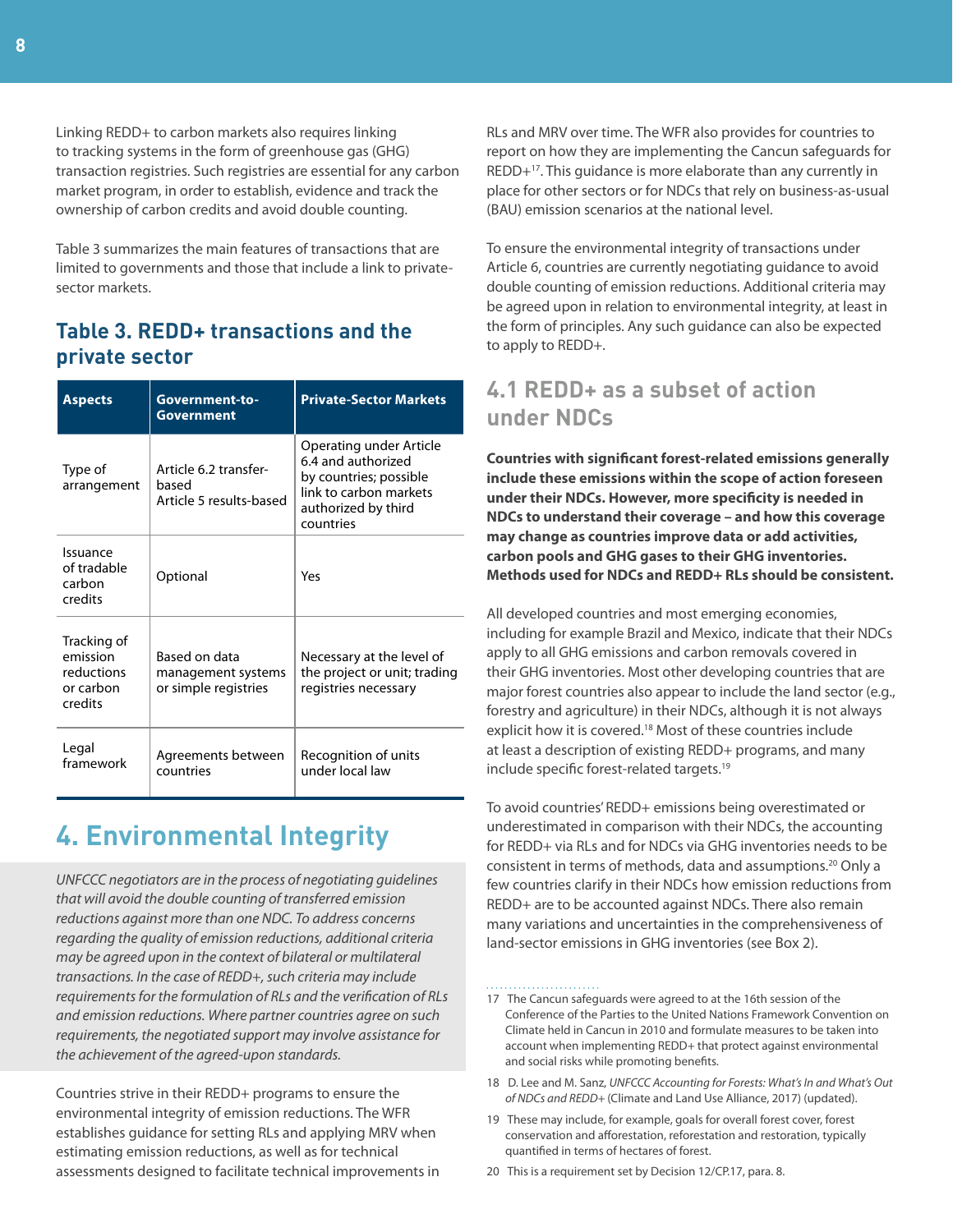<span id="page-12-0"></span>The scope of land-sector emissions covered by NDCs can be smaller than the scope covered by GHG inventories, as many countries will in practice limit their NDC accounting to emissions sources that are relevant to their planned interventions. Also, some countries may not include forests in their NDCs (e.g., Bangladesh, Fiji, Liberia and Nigeria, while Belarus, the Republic of Korea and Thailand indicate that decisions in this regard have not yet been made). Other countries omit specific forest-related activities from their NDCs (e.g., India establishes a target forincreasing removals but does not mention deforestation or forest degradation).<sup>21</sup>

The emissions covered by REDD+ activities through RLs generally make up a subset of the wider land-sector emissions that countries include within their NDCs, as shown in [Figure 3](#page-13-0). The scope of emissions captured under REDD+ RLs typically only includes the most significant and less uncertain forest fluxes. For example, to date, practically all RLs cover deforestation,<sup>22</sup> but less than half include forest degradation and regrowth and rarely any include sustainable forest management and conservation. They also tend to exclude pools other than above- and below-ground biomass, as well as gases other than carbon dioxide (nitrous oxide and methane), due to a lack of data.<sup>23</sup>

In addition, there is generally a significant difference between GHG emissions from the land sector reported by countries and reported in independent estimates by scientists. The most recent IPCC Assessment Report suggests that net (human-induced) land use emissions amounted to about 4.0 gigatons of carbon dioxide equivalent (Gt CO<sub>2</sub>e) between 2000 and 2009, while countries reported 0.9 Gt  $\mathrm{CO}_2^{\phantom i}$ e during this timeframe. This discrepancy may be related to, among other things, different interpretations of "managed lands" that should be covered and incomplete reporting due to insufficient data or capacity.<sup>24</sup> It will be essential to understand this discrepancy for the Global Stocktake,<sup>25</sup> but it is also relevant in the context of national climate strategies and cooperative approaches.

### **4.2 Factors impacting environmental integrity**

**The core condition of environmental integrity when conducting transfers is that, if an acquired emission reduction allows a country to emit more, this must be matched by a reduction of at least that quantity of emissions in the transferring country.**

- 21 Lee and Sanz, 2017.
- 22 With the exception of Malaysia.
- 23 Lee and Sanz, 2017.
- 24 Ibid., and Federici, et al., 2017.
- 25 Ibid.

#### **Box 2. Accounting for land-sector emissions<sup>26</sup>**

NDCs raise a number of issues regarding how countries intend to estimate emissions from the land sector:

- Most countries confirm they intend to use the IPCC guidelines; however, there are differences as to whether the 1996 or 2006 guidelines will be used. Also, not all countries indicate their intention to use the 2003 IPCC Good Practice Guidance for Land Use, Land-Use Change and Forestry.
- Several countries indicate they will use specific approaches, including the net-net approach, the reference level approach or a combination of these.
- Some countries clarify that their targets are subject to further guidance on accounting for land-use emissions.
- Although coverage is expected to increase over time, many developing countries can be expected to report emissions and removals on the basis of only a subset of activities, pools and gases, given a lack of capacity and systems to fully report forestrelated carbon fluxes.
- Historically, developing countries have reported their GHG emissions less frequently and have not benefited from independent assessments.

To safeguard this, two aspects need to be ensured:<sup>27</sup>

- Robust tracking and accounting of emission reductions, in that each emission reduction is not double counted toward multiple NDCs.
- The quality of emission reductions that are transferred, in that they really occur as stated and have a lasting mitigation effect.
- 26 Based on S. Federici, et al. GHG Fluxes from Forests: An Assessment of National GHG Estimates and Independent Research in the Context of the Paris Agreement (Climate and Land Use Alliance, 2017). Also Lee and Sanz, 2017.
- 27 Articles 4.13, 6.2 and 6.5 all require the avoidance of double counting. Decision 1/CP.21, para. 37, provides a basis for quality in the context of the Article 6.4 mechanism. For a discussion of these issues, see A. Howard, et al., Features and Implications of NDCs for Carbon Markets (Climate Focus, 2017); and L. Schneider, et al., Robust Accounting of International Transfers under Article 6 of the Paris Agreement (German Emissions Trading Authority, 2017).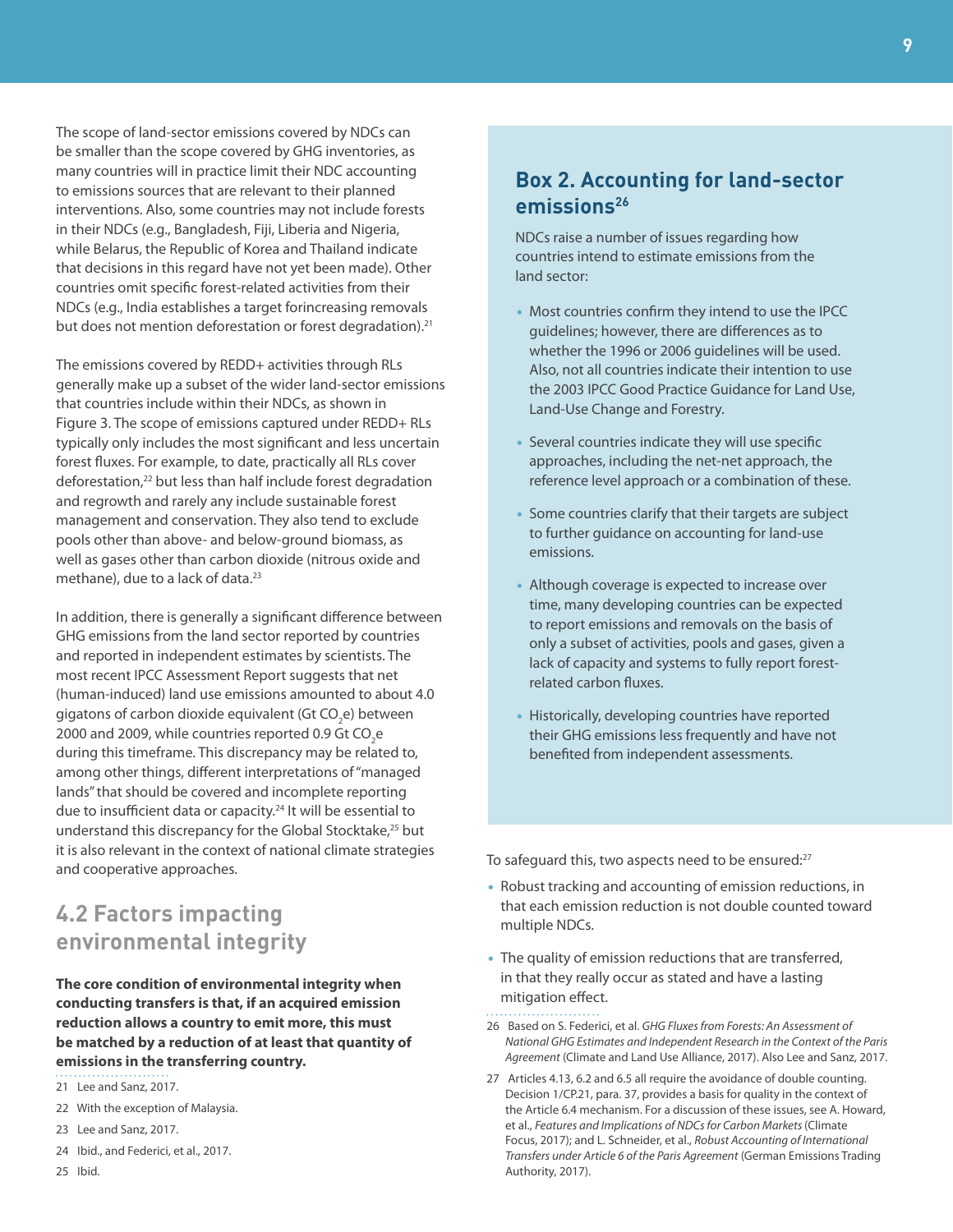

#### <span id="page-13-0"></span>**Figure 3. Reporting and accounting for REDD+ and NDCs**

Guidance on the **robust tracking and accounting** of emission reductions is being negotiated under Article 6 on the basis of "corresponding adjustments."<sup>28</sup> In effect, these adjustments subtract emissions from the acquiring country's GHG inventory and add them back to the transferring country's GHG inventory (since the reduction is now used by the acquiring country). This ensures that transfers are taken into account when assessing the achievement of NDCs.<sup>29</sup>

Countries are still negotiating whether adjustments would be needed if a sector does not fall under a country's NDC. Technically such an adjustment would not be necessary, but because this may disincentivize countries from including sectors in their NDCs, some countries are calling for adjustments to still be required in such cases. This would treat all transfers the same way, thus eliminating any such disincentive.

Another issue still under negotiation is the treatment of countries that propose to account for emissions in the target year of their NDC only. There are indications that the majority of countries sees such accounting as unrepresentative and expects trading across years leading to adjustments to reflect emission reductions and transfers in GHG inventories.

28 Decision 1/CP.21, para. 36. This is specified in the context of Article 6.2, however Article 6.5 sets a similar requirement for the Article 6.4 mechanism. Countries' views differ on whether transfers originating under Articles 6.2 and 6.4 should be subject to the same set of accounting rules.

29 These adjustments would not change the inventory itself, as this must remain intact as a record of a country's emissions and removals, but could be recorded in a parallel table. The adjustments may alternatively be made to the emissions allowed under NDCs (emission "budgets"), which is more akin to the issuance of carbon credits and was the approach used for Kyoto Protocol accounting.

In the context of REDD+, the **quality of emission reductions** is determined by the appropriateness of the RL – the baseline emissions scenario – and the MRV applied when estimating reductions in emissions below the RL. This RL may reflect BAU emissions or a lower, more ambitious expectation of emissions over time.

The dashed lines in Figure 3 show a simple case in which the actual emissions from forests are lower in reality than those projected by the RL. This could arise if historical forest emissions do not represent future emissions adequately or if data and methods change over time. Such differences can never be fully avoided – how acceptable they are will depend on their degree and their potential for impact.

If the RL is an input to BAU emission projections for the forest country's NDC, an RL that significantly overestimates projected emissions compared to actual emissions would raise the BAU scenario and also the NDC target itself, where this is set relative to BAU emissions (as is the case for most forest countries).

A significantly overestimated RL may also result in overestimated emission reductions, as shown by the dashed arrow in Figure 3. This overestimation may lead to the forest country meeting its NDC goals without achieving real emission reductions. If these overestimated reductions are transferred, the required accounting adjustment would compensate the relaxation of the NDC target in the forest country by adding back the transferred reductions to the inventory. However, from the perspective of the partner country, such an acquisition would import the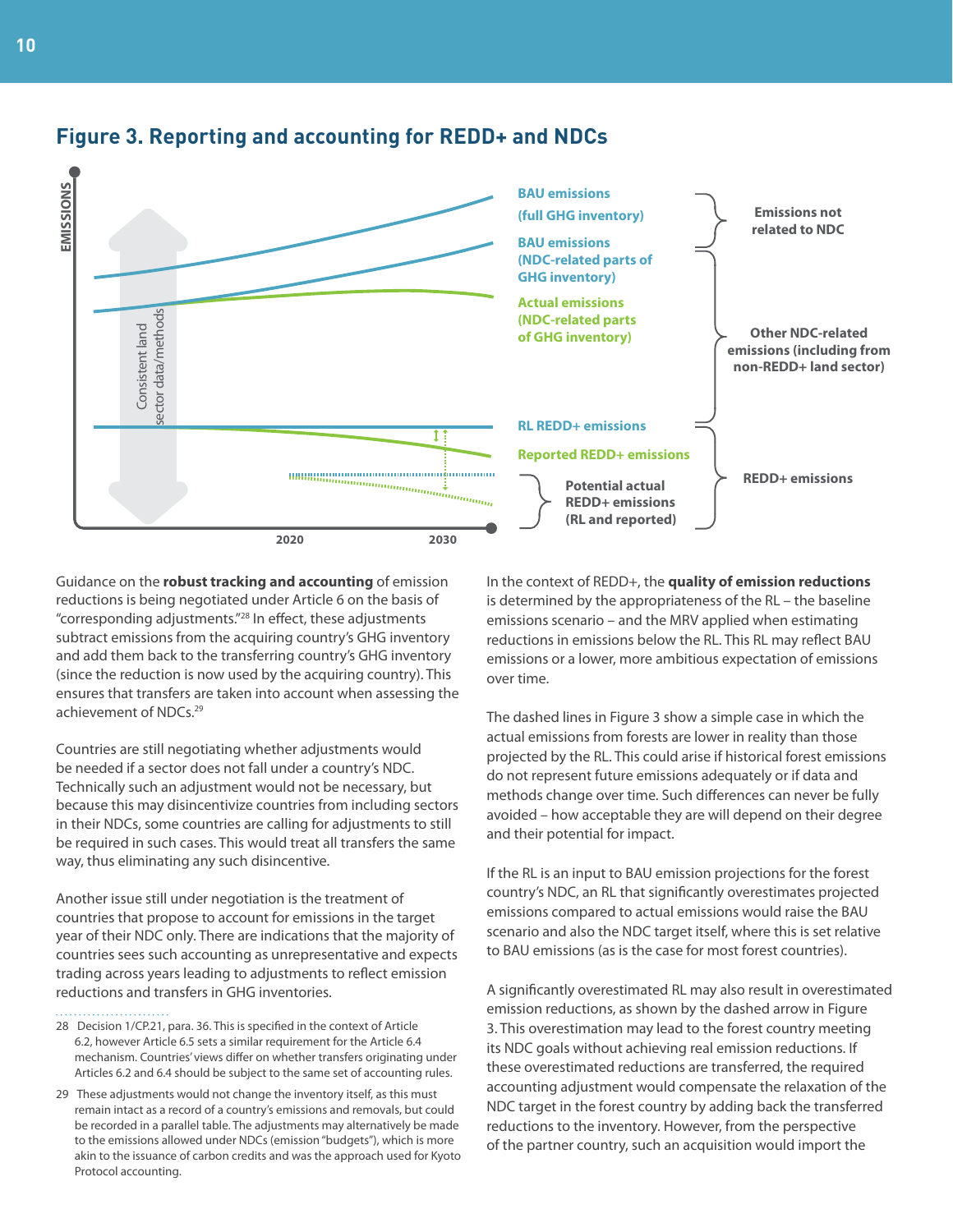<span id="page-14-0"></span>overestimated emission reductions. If these are used against its NDC, they would displace more domestic mitigation effort than had originally been achieved in the forest country.<sup>30</sup>

A significantly overestimated RL therefore has the potential to weaken levels of mitigation effort and increase aggregate global emissions. If domestic or international results-based finance is used, any rise in emissions would be contained within the forest country. Allowing for transfers, however, could enable the impact to spread also to partner countries.

#### **4.3 Potential measures to ensure quality**

**Where countries engage in transfer-based cooperation, additional quality criteria may be agreed upon to safeguard the environmental integrity of the transferred emission reductions. Such criteria may require the inclusion of all significant pools in the RLs, a minimum frequency for the revision of RLs and criteria for adjustments above historical average emissions. Additional requirements may also apply to the verification of RLs and emission reductions, which would go beyond the expert assessment prescribed under the WFR.**

Current negotiations regarding the implementation of Article 6.2 are considering whether further guidance is needed to ensure the quality of emission reductions, and if so what that guidance might be. The discussions are not sector specific acknowledging that quality risks apply to all sectors. The same stringency would be expected from emission reductions in any sector operating in the context of Article 6.2. The rules for the Article 6.4 mechanism are also being developed and can be expected to be more elaborate.

The WFR requirements for RLs and MRV, as well as safeguards and transparency, put REDD+ in an advanced position compared to other sectors. However, the country-driven approach to RLs, the desire to maximize potential results-based finance and the facilitative nature of technical assessments may mean that countries want to agree on additional measures to ensure the quality of emission reductions when transfers are involved.<sup>31</sup>

The WFR recognizes that results-based actions may be eligible in future market-based instruments and raises the possibility of "any further specific modalities for verification consistent with any relevant decision of the Conference of the Parties."<sup>32</sup>

- 30 The inflated emission reductions from the forest country would be "laundered" through the transfer and displace a potential emission reductions in the acquiring country.
- 31 This is already existing practice in current REDD+ programs, such as the FCPF or REM, which have put in place criteria that further define WFR rules as well as additional requirements.

This leaves the way open for further quality processes for emission reductions from REDD+ in the context of transfers under Article 6.

Any additional measures, beyond those already set through the WFR, may increase the technical and capacity burdens on forest countries. When and if such measures are agreed upon, partner countries could provide long-term support to forest countries in their implementation of these measures and assurance of quality in the reductions. A joint and collaborative effort to ensure accurate measurement and accounting reflects the shared interest of countries that cooperate under Article 6.

Two areas in which further measures may be useful in strengthening the quality of emission reductions are the definition of RLs and verification processes. With regard to the establishment of **reference levels**, REDD+ programs or negotiating parties may consider the following points:

- **Require the inclusion of significant activities, pools and gases.** This would go further than the current WFR requirement, which calls for countries only to justify their omissions. A level of "significance" could be defined, to minimize the risk that RLs may be overestimated. Some omissions may themselves lead to RLs being conservative, where there is sufficient certainty that their estimation and inclusion would lower the RL.
- **Set requirements for the revision of RLs.** While the WFR leaves open the issue of frequency of revisions, requiring a minimum frequency for reviewing the validity of and revising RLs may help to ensure the relevance of those RLs to changing social, economic and policy circumstances.
- **Establish criteria for the adjustment of RLs above or below historic averages.** These adjustments would take account of national circumstances, in particular where future expectations of emissions deviate from historical trends. Requirements could extend beyond the WFR's rules by requiring adjustments to be evidence-based and take into account policy goals and commitments to reduce future emissions.<sup>33</sup>
- **Set requirements for estimating uncertainty in emission reductions.** This could clarify the degree of uncertainty in underlying measurements and their impact on reported results. Such requirements are not currently addressed in the WFR but could facilitate technical improvements that lessen uncertainties in the estimating emission reductions.

<sup>33</sup> A recent example is guidance from the GCF for applicants to the pilot program for REDD+ results-based payments. GCF, Green Climate Fund Support for the Early Phases of REDD-Plus, GCF/B.17/16 (Green Climate Fund, 2 July 2017).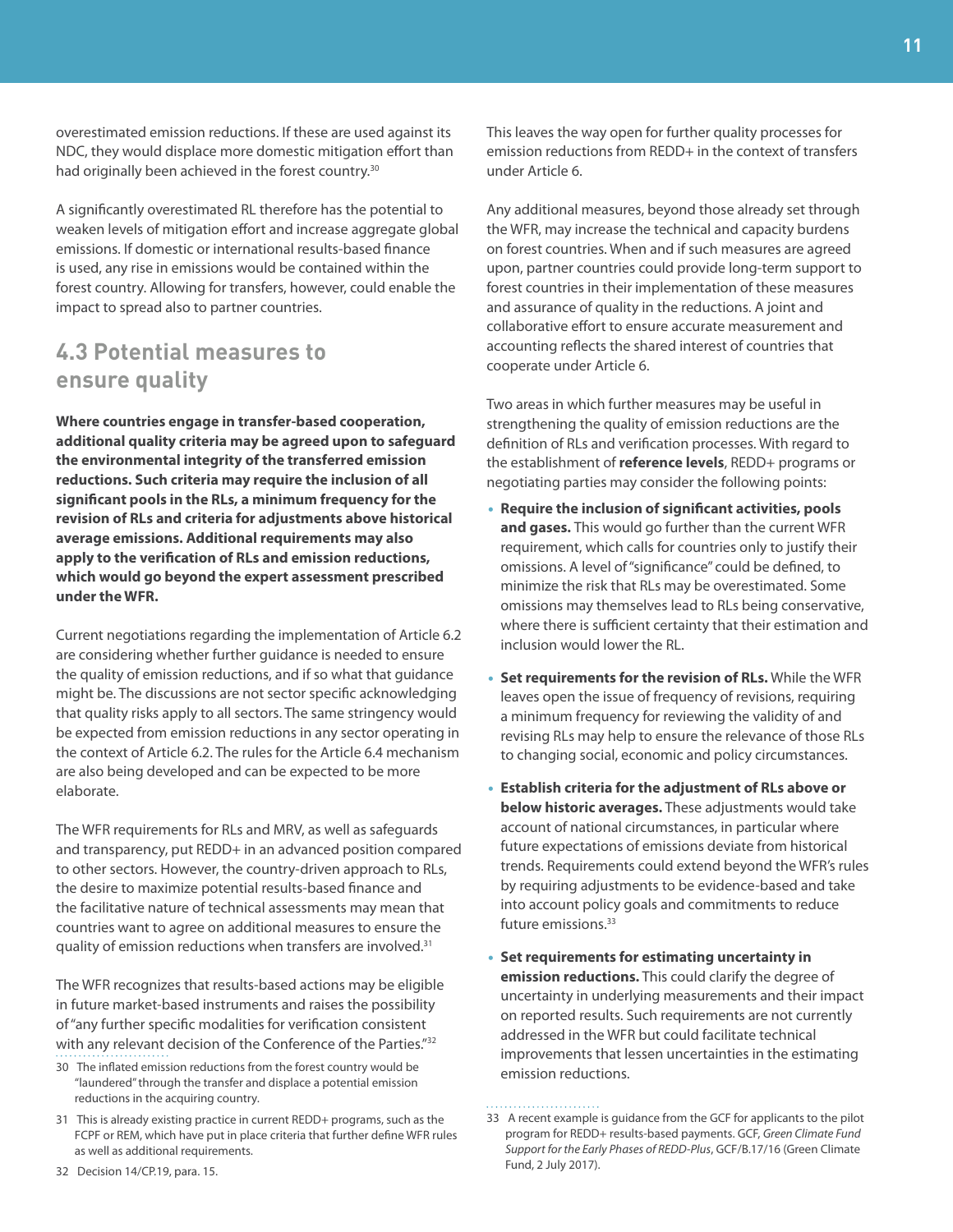<span id="page-15-0"></span>With regard to **verification processes**, current expert assessments are nonbinding and largely for the purpose of building capacity.<sup>34</sup> Experts may recommend improvements, which may or may not be taken into account in the final determination of emission reductions achieved. In the case of RLs, assessment teams work under the coordination of the UNFCCC Secretariat. For the verification of emission reductions, information is voluntarily provided through a technical annex to the country's biennial update report and subject to additional assessment reports under the international consultation and analysis (ICA) process.<sup>35</sup>

Specific measures to strengthen technical assessments and ensure verification of results in this regard may include the following:

- **Agreed on verification process for the determination of RLs.** The verification of RLs could be informed by a review of forest management levels of developed countries under the Kyoto Protocol. It could also incorporate lessons from jurisdictional verification procedures developed for the voluntary carbon market (e.g., the jurisdictional program of the Verified Carbon Standard (VCS)). Any process could take into account the findings of the technical assessment of RLs under the WFR. Any verification should include a review of the full information backing RLs, as well as steps for agreeing to and implementing improvements as part of the finalization of RLs and, where necessary, the planning of further improvements.
- **Extend RL verification processes to cover emission reductions.** Such verification could build on the process used for the technical assessment of RLs by including subsequent steps for the verification of emission reductions. Verification could be made a prerequisite to the transfer of emission reductions and include steps for agreeing to and implementing improvements as part of the finalization of emission reductions and, where necessary, the planning of further improvements.

In addition to the measures discussed above, countries could agree to reduce the estimates of emission reductions by a set discount. This could provide a simple solution for reducing the residual risk of emission reductions being overestimated. Such discounts are also an application of the concept of "overall mitigation," which is already a requirement of the Article 6.4 crediting mechanism and can lead to raising ambition as called for by Article 6.1.

To contribute to raising ambition, the proportion of emission reductions constituting the overall mitigation needs to either be cancelled from the accounting system or reported to the UNFCCC as an overachievement of an NDC.

### **4.4 Operationalizing transfers and reporting**

**Countries wishing to transfer or acquire emission reductions – from REDD+ activities as well as from other sectors – need to implement certain systems and reporting consistent with guidance provided through the UNFCCC.**

Emission reductions will need to be tracked in a robust manner to ensure the integrity of their accounting for transfers and NDC achievement.<sup>36</sup> At a minimum, forest countries and partner countries will need to record their transfers as accounting values. These transfers would need to be uniquely identifiable, in particular in situations where they may be transferred further to other countries. Information on the corresponding adjustments made for these transfers will need to be reported under the Paris Agreement's transparency framework (Article 13).

Countries issuing and transferring emission reductions in the form of carbon credits – as well as the countries acquiring them – may implement and link electronic registry systems for tracking purposes.<sup>37</sup> This is most likely necessary for countries that are involving private-sector entities in REDD+, in particular where credits are fungible and can be traded on carbon markets. Such countries may be implementing registries anyway in the context of domestic emissions trading or carbon tax instruments.

Reporting requirements under the transparency framework are currently under negotiation through the UNFCCC and will need to integrate information arising from the use of Article 6. This information may include:

- Activities involving transfers in the context of Articles 6.2 and 6.4, including for REDD+, and a demonstration of how these fulfil the accounting and other requirements of Article 6.
- Systems and processes the country has implemented to track its transfers.
- Corresponding adjustments applied under the Article 6 accounting rules.
- The summary status of progress being made toward NDC achievement, and the status of NDC achievement after the NDC period has ended.

All countries are to submit a "national inventory report" and "information to track progress made in implementing and achieving its NDC" at least biennially.<sup>38</sup> This

- 37 For more detail on REDD+ registries, see Part V of The World Bank Group, GHG Trading Registries: Guidance on Regulation, Development and Administration (Washington, DC: World Bank Group 2017).
- 38 Article 13.7 and Decision 1/CP.21, para. 90. The timing is not a requirement for least-developed countries and Small Island Developing States, which may submit the information at their discretion.

<sup>34</sup> These processes are set out for RL and emission reductions, respectively, in Decision 13/CP.19 and its annex, and Decision 14/CP.19.

<sup>36</sup> It is currently unclear as to what extent the Article 6.2 accounting guidance will address tracking.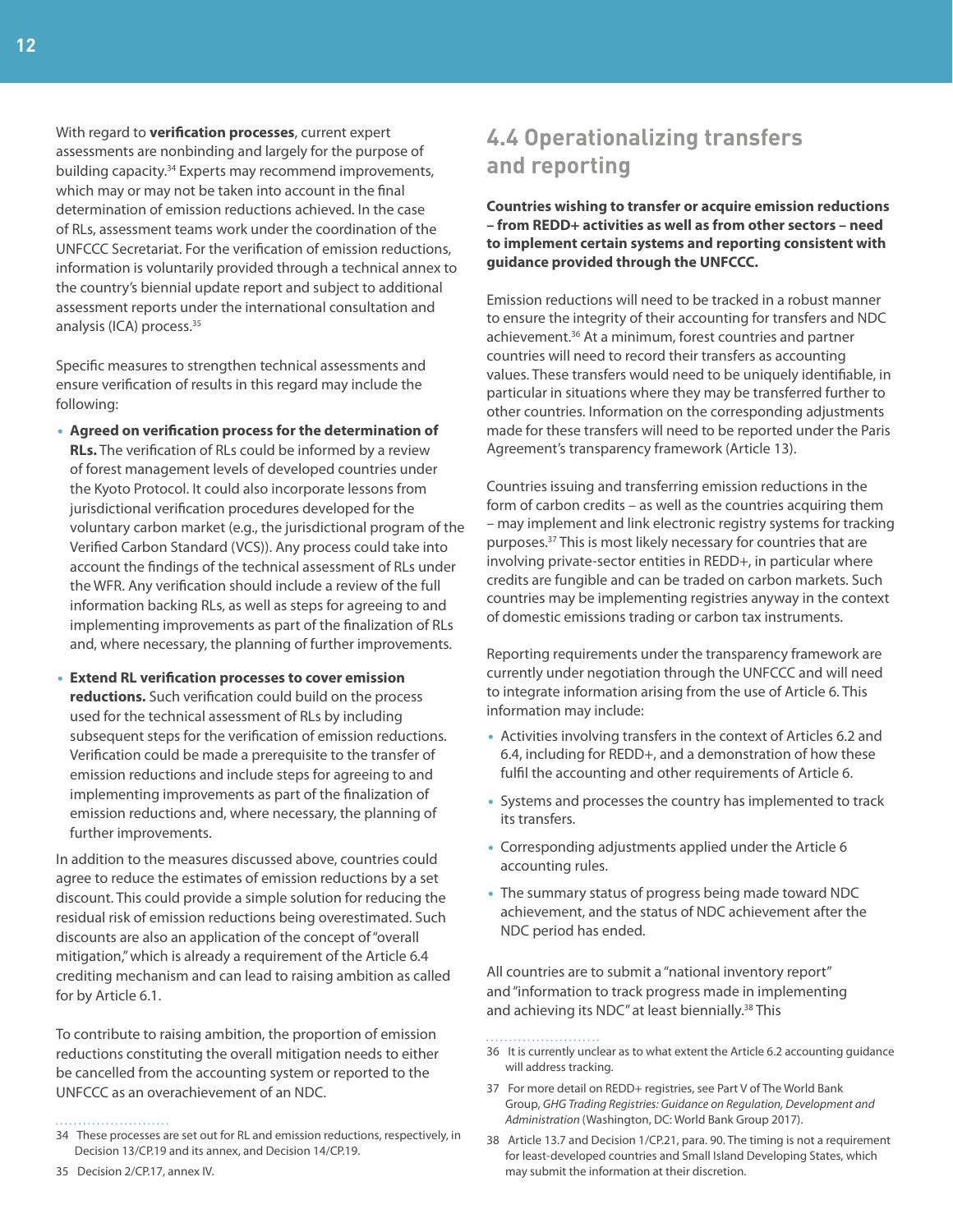<span id="page-16-0"></span>information is to be subject to a "technical expert review" process, which is to include a consideration of the "implementation and achievement" of NDCs (Articles 13.11 and 12).

### **5. Structuring Transactions**

Countries have significant flexibility to design and structure the modalities of their cooperation in the context of bilateral or multilateral agreements that support cooperative REDD+ transactions. As they continue to develop their REDD+ strategies, countries will need to consider how they can balance means of finance and the sharing of the resulting emission reductions, while also weighing the range of available programs and policy instruments and the implications of these choices for how they can best express ambitious mitigation pledges in their NDCs.

Considering the range of options – both in terms of basic mechanisms but also with respect to bilateral or multilateral program rules and agreements – countries have to carefully evaluate how they can best use the available options to ensure and accelerate the implementation of their REDD+ strategies.

Risks

#### **5.1 Why and when to engage?**

**The need to determine how emission reductions should be shared among cooperating partner countries provides an opportunity to accelerate the process of defining and implementing both REDD+ and NDCs. To do this, new opportunities and complexities need to be quickly understood. The development of an engagement strategy can help to accelerate a more complete integration of REDD+ into national climate strategies.**

Introducing transfers of emission reductions into the financing mix can bring new dimensions for REDD+ by shifting the cooperative exchange between countries from one based primarily on funding to one based on sharing emission reductions and supporting each other in setting and achieving ambitious NDCs. By putting forest countries and investor countries on the same level, Article 6 breaks the dynamic of dependency that can often characterize traditional forms of finance and has the potential to lead to more constructive and long-term partnerships that are beneficial to all countries.

#### **Table 4. Benefits and risks of REDD+ transfers under Article 6**

|                                               | <b>Tropical Forest Countries</b>                                                                                                                                                                                                                                                                                                                                                                                                                                                                                                                                                                                                                                                                                                                                                                                                                                                                                                  | <b>Partner Countries</b>                                                                                                                                                                                                                                                                                                                                                                                                                                                                               |
|-----------------------------------------------|-----------------------------------------------------------------------------------------------------------------------------------------------------------------------------------------------------------------------------------------------------------------------------------------------------------------------------------------------------------------------------------------------------------------------------------------------------------------------------------------------------------------------------------------------------------------------------------------------------------------------------------------------------------------------------------------------------------------------------------------------------------------------------------------------------------------------------------------------------------------------------------------------------------------------------------|--------------------------------------------------------------------------------------------------------------------------------------------------------------------------------------------------------------------------------------------------------------------------------------------------------------------------------------------------------------------------------------------------------------------------------------------------------------------------------------------------------|
| Arguments in Favor of Article 6 Engagement    | Forest countries can raise <b>additional funds</b> for<br>mitigation activities through transfer-based finance.<br>Considering the additional stringency and value, it is<br>expected that (1) new markets can be accessed, and/or<br>(2) a higher price can be negotiated under transfer-based<br>than results-based finance.<br>Through links with emission trading (e.g., CORSIA) and<br>carbon tax schemes, participation in Article 6 may help<br>access additional markets and buyers.<br>Transfer-based finance may expand existing partnership<br>through <b>broader cooperation packages</b> , which may<br>include technical assistance, capacity building, and<br>transactional or political support.<br>For both types of countries, Article 6 enhances the chances for full integration of REDD+ into national climate<br>strategies and the development of a strategy on how REDD+ can contribute to national NDCs. | Partner countries can mitigate the risk of not achieving<br>their NDCs. They may use the transferred emission<br>reductions toward their NDCs or for other purposes, such as<br>voluntary cancelation or meeting other finance or climate<br>commitments.<br>Article 6 transactions may yield higher-quality emission<br>reductions. Partner countries will also directly or indirectly<br>support the establishment of capacity and more rigorous<br>monitoring systems in tropical forest countries. |
| Risks Associated with Article 6<br>Engagement | Countries may put at risk their achievement of domestic<br>and international climate targets.<br>The generation of emission reductions may require<br>additional rigor in RLs and MRV for REDD+ and may require<br>independent verification. This will add costs to REDD+<br>implementation and require additional capacities.                                                                                                                                                                                                                                                                                                                                                                                                                                                                                                                                                                                                    | Transferring emission reductions may be more expensive<br>than rewarding emission reductions through results-based<br>finance.<br>Some countries may lack the capacity to engage in Article 6.2<br>transactions and require significant partner involvement<br>and assistance.                                                                                                                                                                                                                         |
|                                               | relied upon and not realized or not delivered.                                                                                                                                                                                                                                                                                                                                                                                                                                                                                                                                                                                                                                                                                                                                                                                                                                                                                    | For both type of countries, Article 6 increases the risks of nonachievement of NDCs if REDD+ emission reductions are                                                                                                                                                                                                                                                                                                                                                                                   |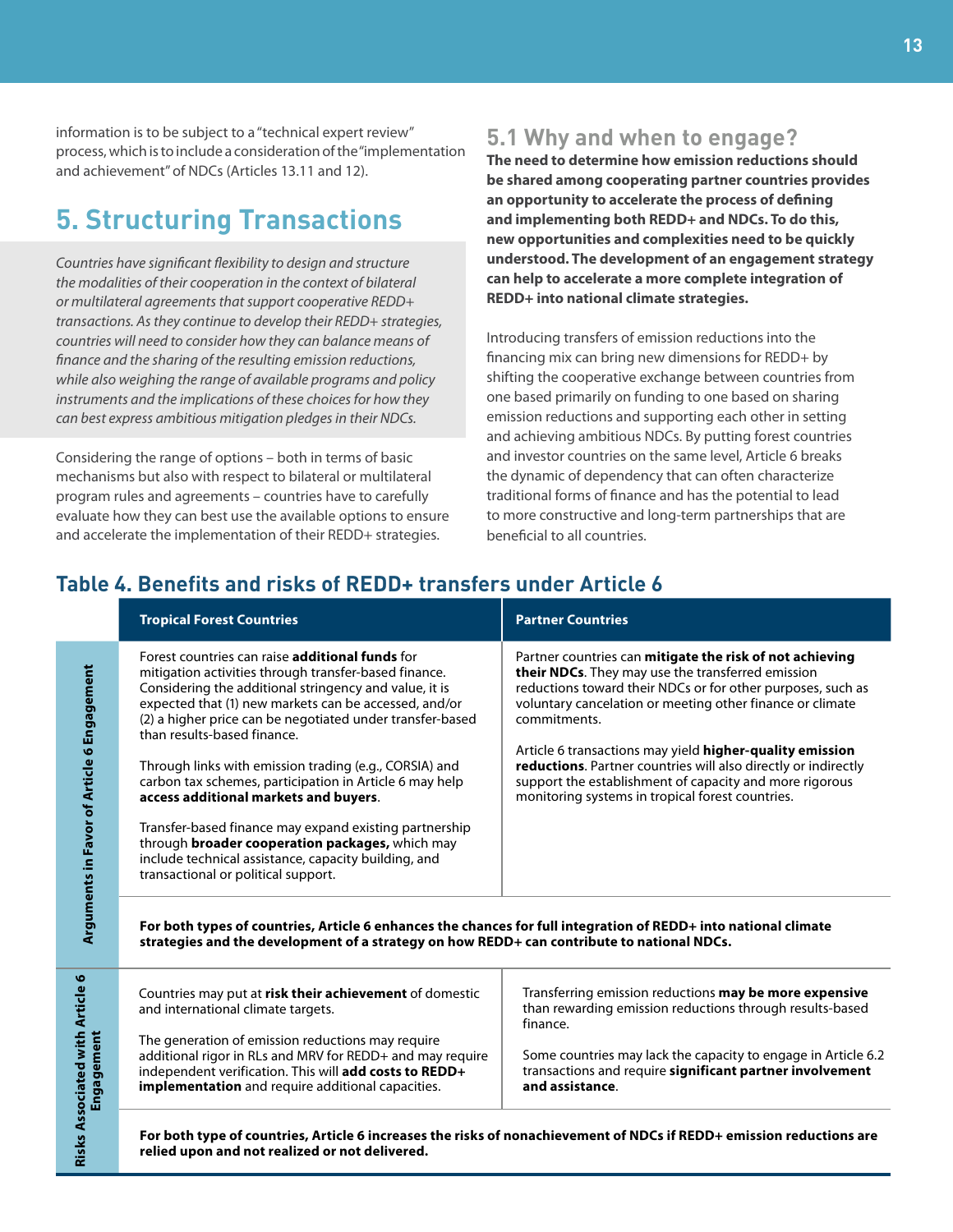<span id="page-17-0"></span>The appropriate balance of financing and sharing of emission reductions will depend on many factors. Forest countries are likely to consider the extent to which they themselves require the emission reductions for their own NDC achievement, which will in turn depend on factors such as the nature and degree of their NDC pledges; the opportunities, effort and cost involved in reaching them; as well as the availability and terms of international support. Partner countries are likely to consider factors such as their own need for emission reductions, whether to meet their NDCs or to fulfil goals that go beyond their NDCs.

Table 4 summarizes what many countries will see as the benefits and risks of engaging in REDD+ transactions involving transfers under Article 6.

As a result of these considerations, countries are well advised to develop a financing and engagement strategy to guide their engagement with potential partner countries. The development of a strategy should be informed by an analysis of the costs of emission reductions and the resulting financial and nonfinancial support needs of forest countries. Partner countries will have to determine the amount of emission reductions they are interested in acquiring and how these emission reductions relate to the achievement or overachievement of their NDCs. Countries will also have to decide how private and public entities will be involved in REDD+ and the potential role of Article 6.4, if applicable to REDD+. This includes also the role of transfers to nonstate actors outside of Article 6 (e.g., under CORSIA).

### **5.2 How to allocate benefits and risks?**

**The Paris Agreement opens an avenue for tailored and negotiated approaches to cooperation between countries or within a multilateral program. The fact that emission reductions transacted under Article 6.2 do not need to go through a centralized issuance process gives contractual parties a great deal of flexibility to structure the transaction according to their individual and mutual needs.** 

Cooperation agreements can define the relationship between the contracting parties and provide a basis for both facilitating action and protecting vital country interests. Contractual arrangements underlying financing for REDD+ activities could address a variety of issues, including the following:

• **The allocation of emission reductions for transfer.** Contracts that specify the allocation of emission reductions would regulate how and when those reductions are shared between forest countries and partner countries and potentially with participating public and private entities. Reductions that are not transferred would remain in forest countries and could be used toward the achievement of their NDCs. The delivery of emission reductions to the partner country could spread over various measurement and verification periods. Upfront payments could help to overcome financing challenges.

- **The integration of specific, location-based REDD+ interventions.** Transfers could be linked to emission reductions achieved at a project or program level nested within a national or subnational RL. They could also involve subnational jurisdictional approaches that will eventually be nested in national RLs. This may be useful in allowing participants in such projects greater predictability over the emission reductions they receive and clearer incentives for their engagement in locationspecific activities. It also enables the transfer of emission reductions and the mobilization of finance before national systems are in place.
- **Priority use by the forest country.** The contract could help to ensure that sufficient emission reductions remain with the forest country for use toward their NDCs. This priority could be ensured through:
	- **Reserve thresholds** i.e., a quantity or proportion of emission reductions reserved for the forest country. Transfers would only occur for emission reductions generated beyond the threshold.
	- **NDC achievement conditions**, which could specify that transfers are to take place only after the achievement of the forest country's NDC has been demonstrated or become sufficiently certain. However, this may imply that transfers are only possible toward the end of the NDC achievement period and delay payment.
- **The use of emission reductions.** The use of the emission reductions toward the NDCs of either forest countries or partner countries may be limited to, for example:
	- **Use by a specific country or countries**, which could, for instance, limit emission reductions to use by only the forest country and partner country, thus prohibiting further transfers from either country to third parties.
	- **Use in specific NDC periods**, which could, for instance, limit the use of reductions to the NDC period in which the emissions were reduced, or perhaps the current and next NDC periods. This would prohibit or limit the banking of reductions from one NDC period to subsequent periods.
	- **Use in specific domestic compliance instruments**, which could reflect the acceptance of emission reductions for compliance purposes under, for instance, a trading or carbon tax system in the partner country. Emission reductions would be legally defined certificates – which are familiar from the CDM or VCS, for example $39 -$  with characteristics that facilitate their transfer and tracking.<sup>40</sup>
- 39 Emission reductions are issued under the CDM as certified emission reductions (CERs), which is one of six unit types defined by the Kyoto Protocol, and under the VCS as verified emission reductions (VERs). Units under crediting systems are typically referred to as "credits" and those under trading systems as "allowances."
- 40 An example of a carbon tax system that accepts REDD+ credits is the recently adopted Colombian carbon tax.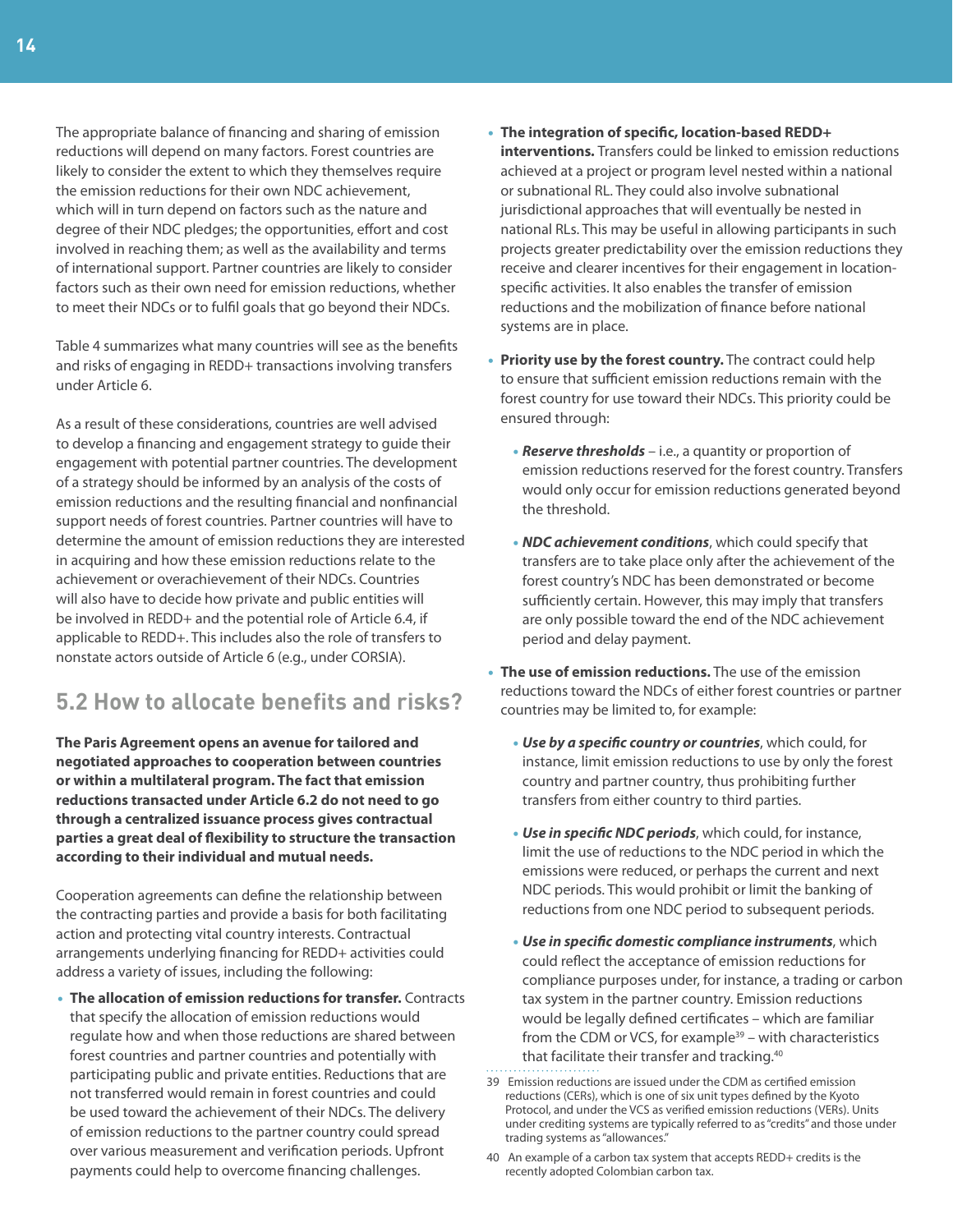- <span id="page-18-0"></span>• **The cancelation of emission reductions.** Agreements could also specify that a quantity or proportion of emission reductions is to be canceled by the forest country or by the partner country after it acquires the emission reductions. This may be for the purpose of ensuring that the cooperation achieves a degree of overall mitigation (beyond offsetting).
- **Transactions related to particular activities.** Countries could also engage in Article 6.4 transactions covering particular REDD+ activities (e.g., restoration). This may be useful if, for example, emission reductions from specific activities are considered to be more accurately measurable or are preferred by partner countries for other reasons.

Many of these issues address how emission reductions are to be shared and the balance of priority that is decided for the countries. This is particularly relevant where forest countries have made conditional pledges in their NDCs to make emission reductions through REDD+ that are dependent on international support. Many forest countries – as diverse as Colombia, the Democratic Republic of the Congo, Indonesia, Mexico and Vietnam – have included such conditional pledges and will need to retain rights to sufficient emission reductions to meet them.<sup>41</sup>

## **6. Summary of Engagement Options**

Forest countries and partner countries can chose from among a multitude of options on how to structure their cooperation in support the implementation of national REDD+ strategies. Several primary options are set out here, although different nuances and implementation arrangements can result in further variations. Also, the options are not exclusive and can be combined to maximize the delivery of emission reductions.

#### **Option 1: Countries continue to rely on results-based finance on the basis of the WFR.**

Some countries may prefer to continue to rely on the WFR and current approaches to REDD+ financing. Results-based finance could be blended with domestic finance sources as well as support for the upfront costs of implementing REDD+ programs through the GCF, official development assistance (ODA) or other grant finance. This option has the advantage that all emission reductions would be retained by the forest country and could be counted toward the forest country's NDC. However, a country only relying on government-to-government, results-based finance may forgo additional sources of finance that are linked to transfer-based options.

Forest countries may prefer this approach if they need all emission reductions to achieve the goals of their NDCs, as long as they can attract sufficient international support on this basis to meet their NDCs.

#### **Option 2: Countries transfer emission reductions under the modalities of Article 6.2 in return for transfer-based payment**.

Countries could complement their financing strategies with government-to-government transactions under Article 6.2. This option may be the most likely avenue for forest countries to receive additional support for REDD+ through opportunities awarded by the Paris Agreement. Countries could chose to rely on an integrated approach that blends both results-based and transfer-based finance in support of the implementation of NDCs, most likely also together with some degree of domestic, GCF or ODA/grant finance for upfront funding needs. The transfer and sharing of the resulting emission reductions would require decisions about how those reductions should be allocated among the cooperating countries. Partnering countries would also have to consider whether additional measures should be taken to increase the environmental integrity of the emission reductions, and who pays for such measures.

Countries should also consider the following issues:

- Forest countries will need to consider retaining emission reductions so that those reductions comprise a sufficient contribution to their conditional<sup>42</sup> NDCs. Emission reductions required to meet an NDC will often also be supplied from other sectors, so countries will have to assess the contribution of REDD+ to the total mitigation effort.
- Engaging in transfer-based finance should lead to additional emission reductions beyond the forest country's NDC, in order that a portion may be shared without jeopardizing the NDC position of the forest country.
- Forest countries may seek to retain types of emission reductions that can be achieved with lower-cost mitigation efforts, in line with their national circumstances. They may still undertake more costly REDD+ and other reductions but may wish to seek higher levels of support from partner countries for those. This will require a solid understanding of the costs of mitigation options in forest countries.
- Similarly, partner countries may wish to assess their costs of acquiring emission reductions versus undertaking equivalent domestic mitigation efforts.

Article 6.2 would appear to give more flexibility than Article 6.4 to cater to this variety of approaches, especially as it is not yet clear whether REDD+ will be eligible for the Article 6.4

<sup>41</sup> PBL, Assessing Intended Nationally Determined Contributions to the Paris Climate Agreement: What Are the Projected Global and National Emission Levels for 2025–2030? (The Hague: PBL Netherlands Environmental Assessment Agency, 2015).

<sup>42</sup> Where countries have divided their NDC in an unconditional portion and a portion that is conditional on the receipt of international finance, it is assume that they unconditional portion of mitigation is achieved through domestic resources.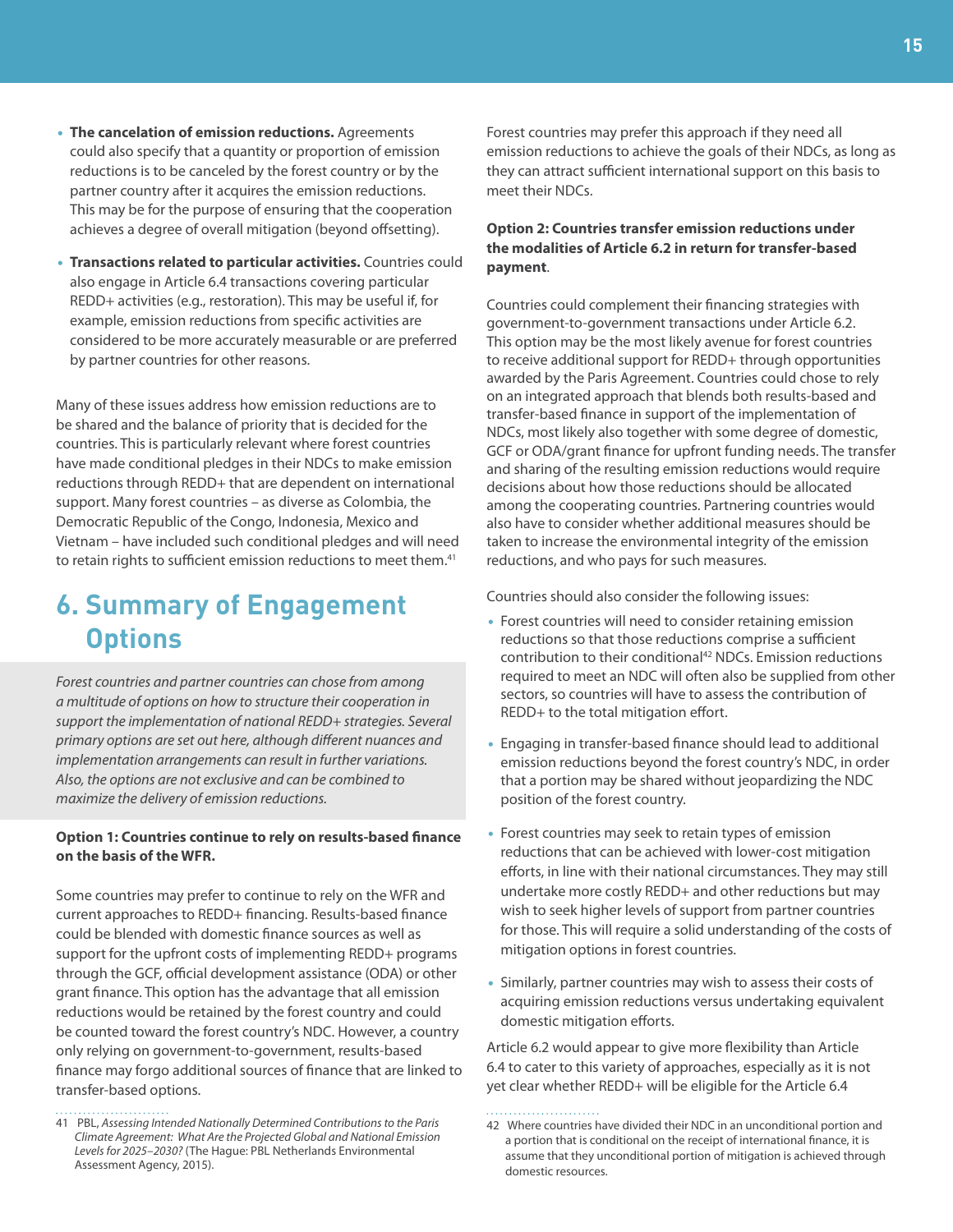mechanism. Article 6.2 may involve conducting transfers on the basis of accounting values or could entail issuing carbon credits. A full range of contractual arrangements, as discussed in section 5.2, would be available.

#### **Option 3: Countries use Article 6 to involve private and public entities in REDD+ implementation.**

Forest countries and partner countries may wish to authorize private-sector and public entities to participate in transferbased REDD+ transactions, either under Article 6.2 approaches or potentially under Article 6.4. Options for facilitating this engagement include the following:

- Countries may approve projects or programs that are nested in countries' national accounting. The subnational entities promoting such programs could receive carbon credits (or payments) that can only be used domestically. Alternatively, countries could consider whether such entities should be authorized to transfer emission reductions nationally or internationally. International transfers would need to be recorded and, where used for another NDC, would need to be deducted from the national accounts of the forest country.
- Countries may implement emissions trading or carbon tax systems that either place emission obligations on forest actors or allow carbon credits to be used to achieve domestic compliance obligations. Such carbon market instruments could be further linked internationally, in which case any transfers between countries would fall under Article 6. Countries can authorize regulated entities to purchase emission reductions from jurisdictional REDD+ programs or projects nested in national programs.

The involvement of private and public entities can mobilize additional finance and incentivize a broader range of implementers (e.g., NGOs, municipalities, private project developers) to engage in REDD+ activities. However, the engagement of the private sector also requires stable institutions and legal frameworks that provide actors with confidence in the long-term strategy of the forest country's government.

#### **Option 4: Countries generate emission reductions under Article 6.4 for specific activities nested into REDD+.**

Countries could develop a subset of activities of their REDD+ program under the rules of Article 6.4. Many REDD+ programs are integrated as part of comprehensive land-use strategies

that include restoration and climate-smart agriculture programs. Where countries consider the achievement of REDD+ emission reductions to be risky, they could rely on transfer-based payments for a subset of activities, such as the restoration of native forests, where a higher degree of certainty over the emission reductions generated can be attained. While REDD+ may not qualify under Article 6.4, activities such as restoration (afforestation/ reforestation) may be eligible for the transfer of emission reductions. Such transactions would be nested in REDD+ programs, which would add environmental credibility to the transactions as the broader programs would capture leakage effects and allow the comprehensive management of permanence.

#### **Option 5: Countries negotiate and implement joint NDCs.**

Countries could opt to further deepen their collaboration by formulating joint NDCs, under Article 4.16, that cover REDD+. Joint NDCs could be formulated among countries whose forests belong to the same biome. Such joint NDCs could rely on a regional REDD+ RL, in which national RLs could be nested. Based on the joint NDC, the participating countries could negotiate as a group with partner countries to receive support for REDD+ implementation. Alternatively or additionally, forest countries could communicate joint NDCs with developed countries.

Where a forest country and a partner country engage in a joint NDC, they may agree on an RL and jointly be liable for its achievement. While the countries would still need to meet their targets individually, the partnering countries would agree to implement mitigation actions jointly that would be considered in the context of the same accounting framework.

While this concept may need more consideration and elaboration, it may be worth exploring partnerships under the Paris Agreement, as these partnerships can strengthen regional and international cooperation beyond the relationship of a seller and a buyer and establish joint responsibility for actions and the fulfillment of NDCs.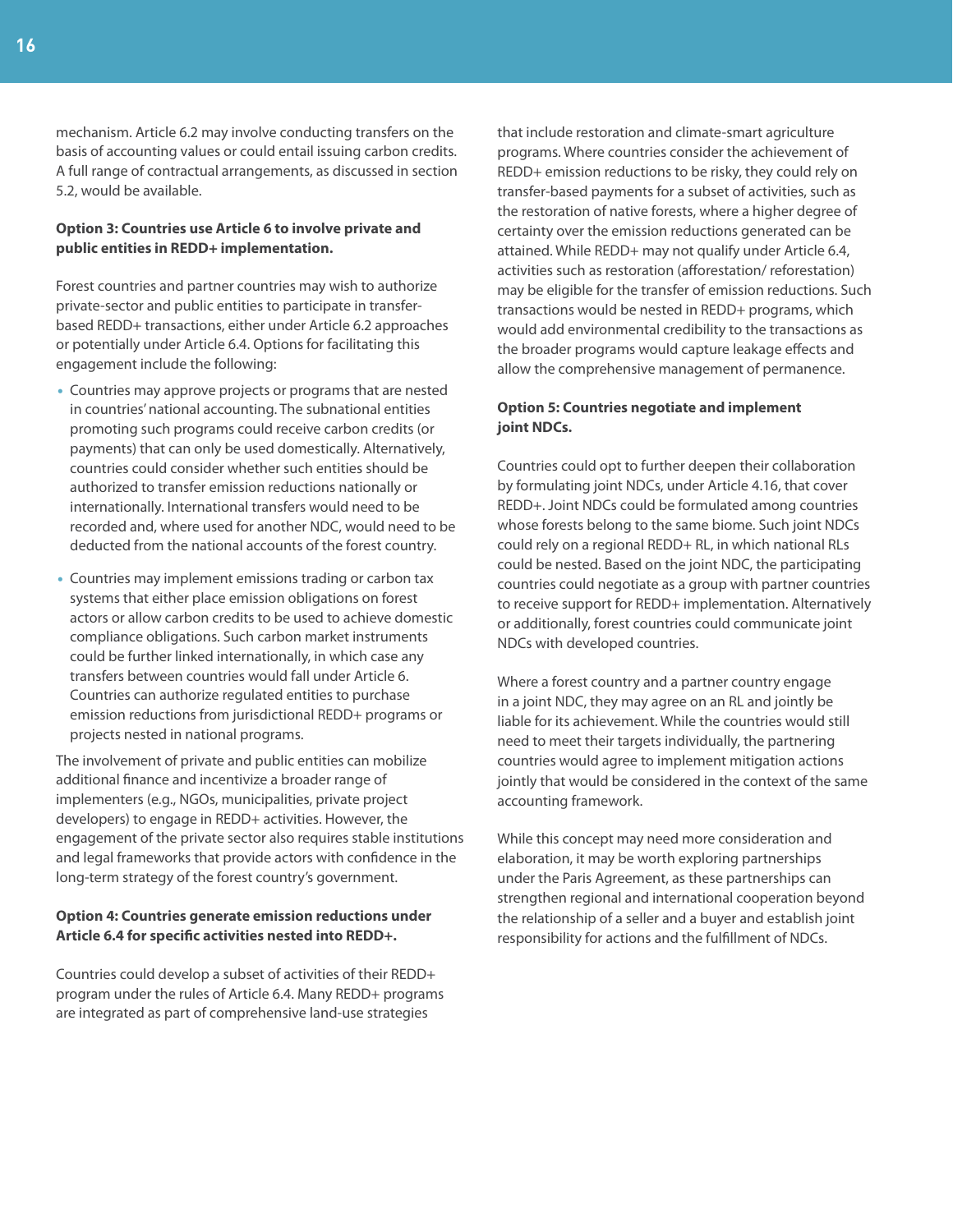## **About Meridian**

Meridian Institute is a not-for-profit organization whose mission is to help people solve problems, make informed decisions, and find solutions to some of society's most complex and controversial issues. Meridian's mission is accomplished through applying collaborative problem-solving approaches including facilitation, mediation, and other strategic consultation services. Meridian works at the local, national, and international levels and focuses on a wide range of issues related to forests and natural resources, climate change, environment, energy, agriculture, oceans, and global stability.

For more information, please visit www.merid.org.

**Contact Us:**

#### **Washington DC Office**

1800 M Street NW, Suite 400N Washington, DC 20036 202-354-6440

#### **Colorado Office**

PO Box 1829 105 Village Place Dillon, CO 80435 970-513-8340